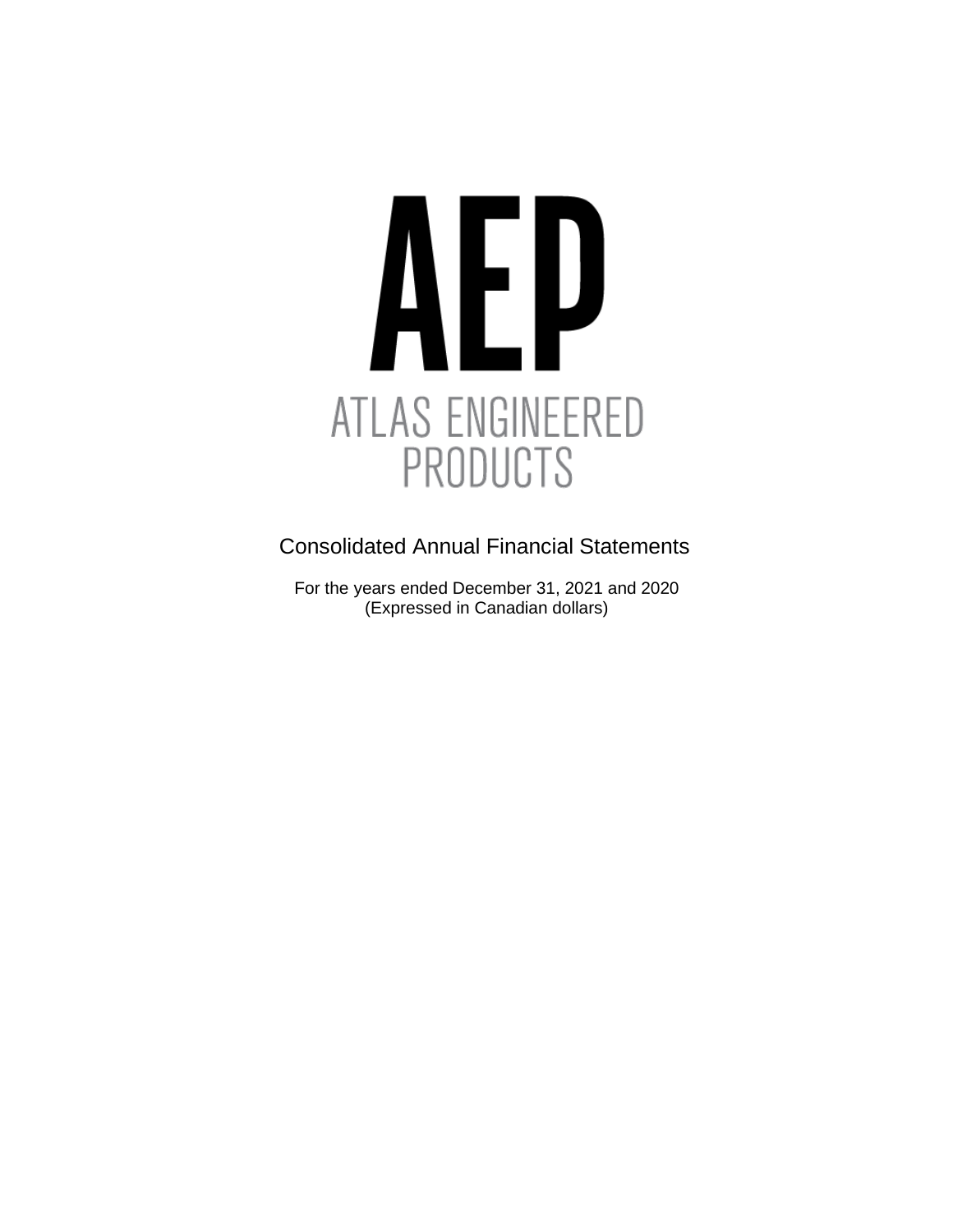

# Independent auditor's report

To the Shareholders of Atlas Engineered Products Ltd.

#### **Our opinion**

In our opinion, the accompanying consolidated financial statements present fairly, in all material respects, the financial position of Atlas Engineered Products Ltd. and its subsidiaries (together, the Company) as at December 31, 2021 and 2020, and its financial performance and its cash flows for the years then ended in accordance with International Financial Reporting Standards (IFRS).

#### **What we have audited**

The Company's consolidated financial statements comprise:

- the consolidated statements of financial position as at December 31, 2021 and 2020;
- the consolidated statements of income and comprehensive income for the years then ended;
- the consolidated statements of cash flows for the years then ended;
- the consolidated statements of changes in equity for the years then ended; and
- the notes to the consolidated financial statements, which include significant accounting policies and other explanatory information.

### **Basis for opinion**

We conducted our audit in accordance with Canadian generally accepted auditing standards. Our responsibilities under those standards are further described in the *Auditor's responsibilities for the audit of the consolidated financial statements* section of our report.

We believe that the audit evidence we have obtained is sufficient and appropriate to provide a basis for our opinion.

#### **Independence**

We are independent of the Company in accordance with the ethical requirements that are relevant to our audit of the consolidated financial statements in Canada. We have fulfilled our other ethical responsibilities in accordance with these requirements.

#### **Other information**

Management is responsible for the other information. The other information comprises the Management's Discussion and Analysis.

Our opinion on the consolidated financial statements does not cover the other information and we do not express any form of assurance conclusion thereon.

PricewaterhouseCoopers LLP PricewaterhouseCoopers Place, 250 Howe Street, Suite 1400, Vancouver, British Columbia, Canada V6C 3S7 T: +1 604 806 7000, F: +1 604 806 7806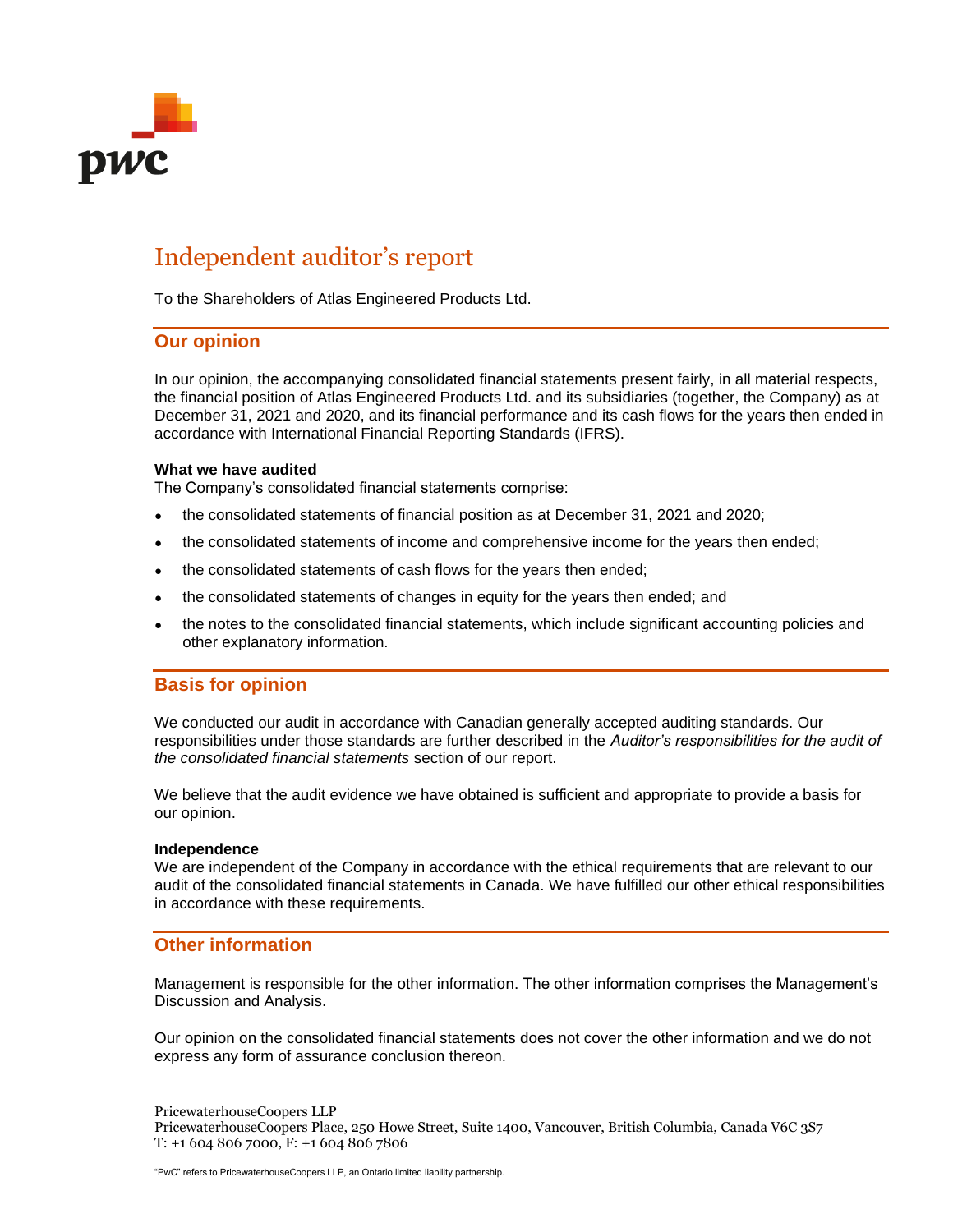

In connection with our audit of the consolidated financial statements, our responsibility is to read the other information identified above and, in doing so, consider whether the other information is materially inconsistent with the consolidated financial statements or our knowledge obtained in the audit, or otherwise appears to be materially misstated.

If, based on the work we have performed, we conclude that there is a material misstatement of this other information, we are required to report that fact. We have nothing to report in this regard.

#### **Responsibilities of management and those charged with governance for the consolidated financial statements**

Management is responsible for the preparation and fair presentation of the consolidated financial statements in accordance with IFRS, and for such internal control as management determines is necessary to enable the preparation of consolidated financial statements that are free from material misstatement, whether due to fraud or error.

In preparing the consolidated financial statements, management is responsible for assessing the Company's ability to continue as a going concern, disclosing, as applicable, matters related to going concern and using the going concern basis of accounting unless management either intends to liquidate the Company or to cease operations, or has no realistic alternative but to do so.

Those charged with governance are responsible for overseeing the Company's financial reporting process.

#### **Auditor's responsibilities for the audit of the consolidated financial statements**

Our objectives are to obtain reasonable assurance about whether the consolidated financial statements as a whole are free from material misstatement, whether due to fraud or error, and to issue an auditor's report that includes our opinion. Reasonable assurance is a high level of assurance, but is not a guarantee that an audit conducted in accordance with International Standards on Auditing will always detect a material misstatement when it exists. Misstatements can arise from fraud or error and are considered material if, individually or in the aggregate, they could reasonably be expected to influence the economic decisions of users taken on the basis of these consolidated financial statements.

As part of an audit in accordance with Canadian generally accepted auditing standards, we exercise professional judgment and maintain professional skepticism throughout the audit. We also:

Identify and assess the risks of material misstatement of the consolidated financial statements, whether due to fraud or error, design and perform audit procedures responsive to those risks, and obtain audit evidence that is sufficient and appropriate to provide a basis for our opinion. The risk of not detecting a material misstatement resulting from fraud is higher than for one resulting from error, as fraud may involve collusion, forgery, intentional omissions, misrepresentations, or the override of internal control.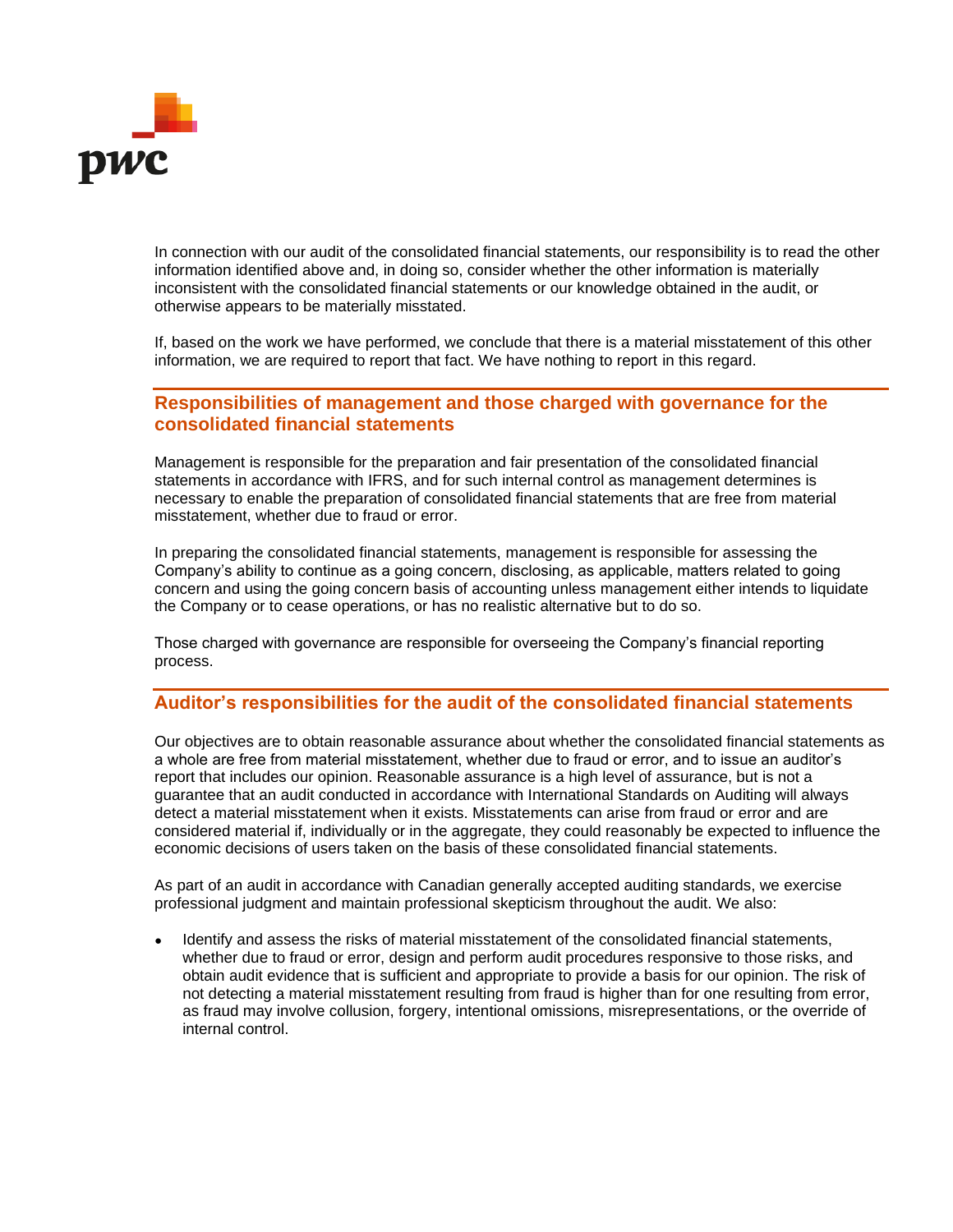

- Obtain an understanding of internal control relevant to the audit in order to design audit procedures that are appropriate in the circumstances, but not for the purpose of expressing an opinion on the effectiveness of the Company's internal control.
- Evaluate the appropriateness of accounting policies used and the reasonableness of accounting estimates and related disclosures made by management.
- Conclude on the appropriateness of management's use of the going concern basis of accounting and, based on the audit evidence obtained, whether a material uncertainty exists related to events or conditions that may cast significant doubt on the Company's ability to continue as a going concern. If we conclude that a material uncertainty exists, we are required to draw attention in our auditor's report to the related disclosures in the consolidated financial statements or, if such disclosures are inadequate, to modify our opinion. Our conclusions are based on the audit evidence obtained up to the date of our auditor's report. However, future events or conditions may cause the Company to cease to continue as a going concern.
- Evaluate the overall presentation, structure and content of the consolidated financial statements, including the disclosures, and whether the consolidated financial statements represent the underlying transactions and events in a manner that achieves fair presentation.
- Obtain sufficient appropriate audit evidence regarding the financial information of the entities or business activities within the Company to express an opinion on the consolidated financial statements. We are responsible for the direction, supervision and performance of the group audit. We remain solely responsible for our audit opinion.

We communicate with those charged with governance regarding, among other matters, the planned scope and timing of the audit and significant audit findings, including any significant deficiencies in internal control that we identify during our audit.

We also provide those charged with governance with a statement that we have complied with relevant ethical requirements regarding independence, and to communicate with them all relationships and other matters that may reasonably be thought to bear on our independence, and where applicable, related safeguards.

The engagement partner on the audit resulting in this independent auditor's report is David Neale.

#### **/s/PricewaterhouseCoopers LLP**

Chartered Professional Accountants

Vancouver, British Columbia April 19, 2022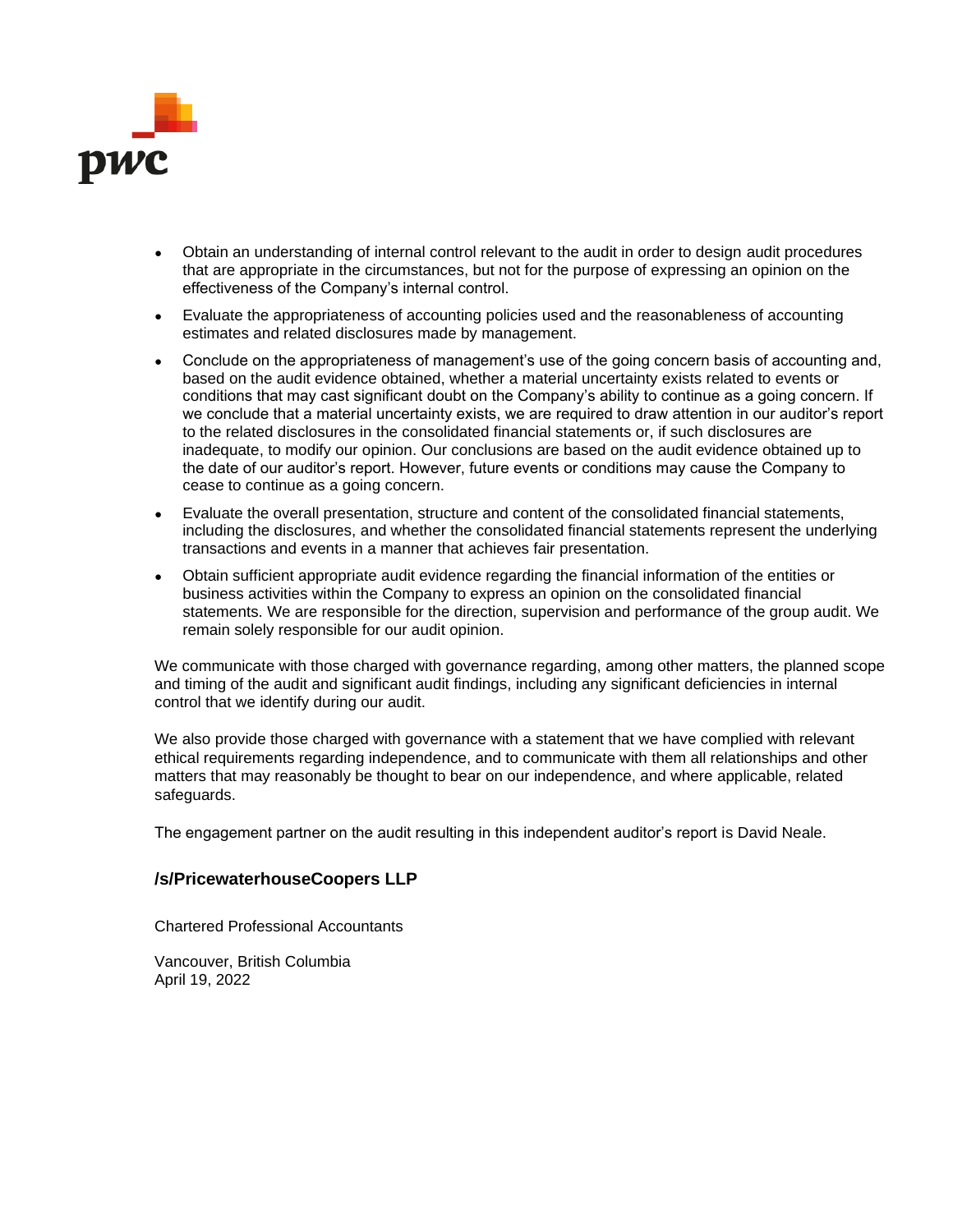#### **Consolidated Statements of Financial Position**

### **As at December 31, 2021 and 2020**

*(Expressed in Canadian dollars)*

|                                                   | <b>Note</b> | December 31,<br>2021 | December 31,<br>2020 |
|---------------------------------------------------|-------------|----------------------|----------------------|
|                                                   |             | \$                   | \$                   |
| <b>Assets</b>                                     |             |                      |                      |
| <b>Current</b>                                    |             |                      |                      |
| Cash and cash equivalents                         |             | 8,947,182            | 1,816,989            |
| Accounts receivable                               | 3, 18, 21   | 6,730,912            | 5,417,112            |
| Inventories                                       | 4           | 3,370,440            | 2,254,280            |
| Prepaid expenditures                              |             | 178,901              | 159,076              |
| Deposits                                          |             | 10,211               | 125,586              |
| Assets held for sale                              | 5           | 69,954               |                      |
| <b>Non-current</b>                                |             | 19,307,600           | 9,773,043            |
| Buildings and equipment                           | 6           | 8,468,113            | 8,125,915            |
| Intangible assets                                 | 7           | 3,937,029            | 4,574,437            |
| Goodwill                                          | 8           | 3,778,476            | 3,778,476            |
| Deferred tax assets                               | 9           | 289,441              | 840,768              |
|                                                   |             |                      |                      |
| <b>Total Assets</b>                               |             | 35,780,659           | 27,092,639           |
| <b>Liabilities</b>                                |             |                      |                      |
| <b>Current</b>                                    |             |                      |                      |
| Accounts payable and accrued liabilities          | 10, 18      | 3,048,762            | 3,055,067            |
| <b>Customer deposits</b>                          |             | 411,054              | 148,516              |
| Income taxes payable                              | 9           | 1,379,793            | 147,489              |
| Lease obligations - current portion               | 12          | 989,229              | 877,228              |
| Long-term debt - current portion                  | 13          | 951,983              | 1,044,734            |
|                                                   |             | 6,780,821            | 5,273,034            |
| <b>Non-current</b><br>Intangible liability        | 11          | 65,921               | 100,325              |
| Lease obligations                                 | 12          | 1,430,121            | 1,349,896            |
| Long-term debt                                    | 13          | 6,018,673            | 5,954,899            |
| Deferred tax liability                            | 9           | 1,672,480            | 1,484,204            |
|                                                   |             |                      |                      |
|                                                   |             | 15,968,016           | 14,162,358           |
| <b>Shareholders' Equity</b>                       |             |                      |                      |
| Share capital                                     | 14          | 19,067,094           | 19,230,222           |
| Contributed surplus                               | 14          | 1,523,686            | 1,432,545            |
| Deficiency                                        |             | (778, 137)           | (7, 732, 486)        |
|                                                   |             | 19,812,643           | 12,930,281           |
| <b>Total Liabilities and Shareholders' Equity</b> |             | 35,780,659           | 27,092,639           |
| Subsequent events - Note 23                       |             |                      |                      |
| APPROVED BY THE DIRECTORS ON APRIL 19, 2021       |             |                      |                      |

| <b>DON HUBBARD</b> | Director ⊺ | <b>KEVIN SMITH</b> | שווכΩ |
|--------------------|------------|--------------------|-------|
|                    |            |                    |       |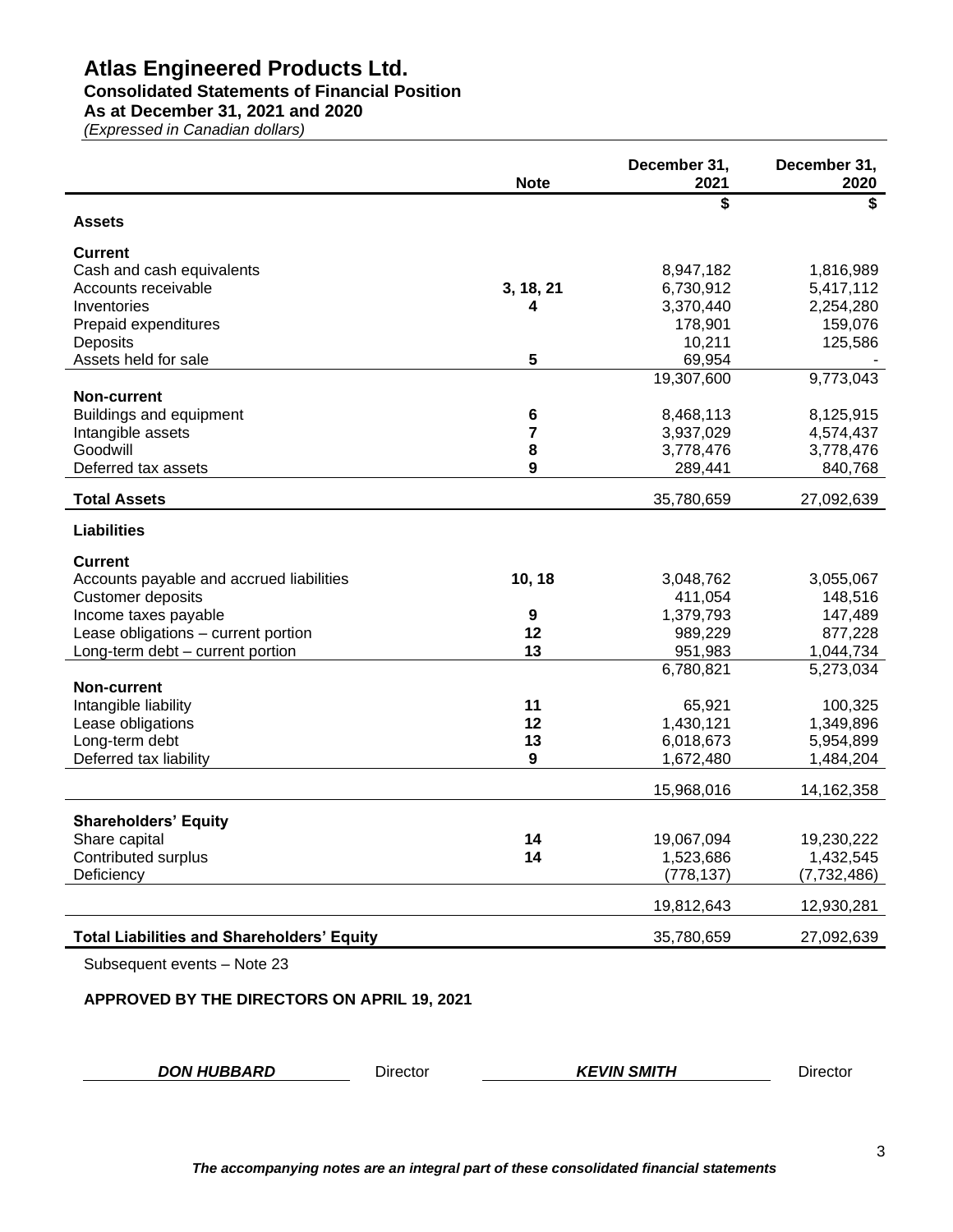### **Consolidated Statements of Income and Comprehensive Income**

**For the years ended December 31, 2021 and 2020**

*(Expressed in Canadian dollars)*

|                                         | <b>Note</b>  | December 31,<br>2021 | December 31,<br>2020 |
|-----------------------------------------|--------------|----------------------|----------------------|
|                                         |              | \$                   | \$                   |
| <b>Revenue</b>                          | 15           | 54,997,862           | 35,734,415           |
| <b>Cost of sales</b>                    | 16           | (38, 844, 926)       | (28, 437, 395)       |
| <b>Gross profit</b>                     |              | 16,152,936           | 7,297,020            |
| <b>Operating expenses</b>               |              |                      |                      |
| Administrative and office               | 18           | 1,364,982            | 1,938,936            |
| Depreciation and amortization           | 6, 7, 11     | 1,253,734            | 1,431,297            |
| Bad debt expense                        |              | 52,202               | 13,077               |
| Management fees                         | 18           | 55,246               | 267,400              |
| Professional fees                       |              | 316,029              | 432,300              |
| Salaries and benefits                   | 18           | 3,138,570            | 2,646,994            |
| Share-based payments                    | $14(c)$ , 18 | 91,141               | 85,798               |
| <b>Operating income</b>                 |              | 9,881,032            | 481,218              |
| Other income                            | 17           | 31,759               | 609,497              |
| Interest expense                        |              | (243, 742)           | (437, 018)           |
| Finance charge on leases                | 12, 18       | (180, 305)           | (185, 875)           |
| Foreign exchange (loss) gain            |              | (12, 566)            | 6,440                |
| Loss on disposal of assets              |              | (170, 833)           | (128, 969)           |
| Income before income tax                |              | 9,305,345            | 345,293              |
| Income taxes                            |              |                      |                      |
| Current income tax expense              |              | (1,611,394)          | (215, 153)           |
| Deferred income tax (expense) recovery  |              | (739, 603)           | 98,846               |
|                                         |              | (2,350,997)          | (116, 307)           |
| Net income and comprehensive income for |              |                      |                      |
| the year                                |              | 6,954,348            | 228,986              |
|                                         |              |                      |                      |
| Income per share<br><b>Basic</b>        |              | 0.12                 | 0.00                 |
| Diluted                                 |              | 0.09                 | 0.00                 |
|                                         |              |                      |                      |
| Weighted average number of shares       |              |                      |                      |
| outstanding                             |              |                      |                      |
| <b>Basic</b>                            |              | 57,728,196           | 56,528,593           |
| Diluted                                 |              | 77,063,773           | 75,688,479           |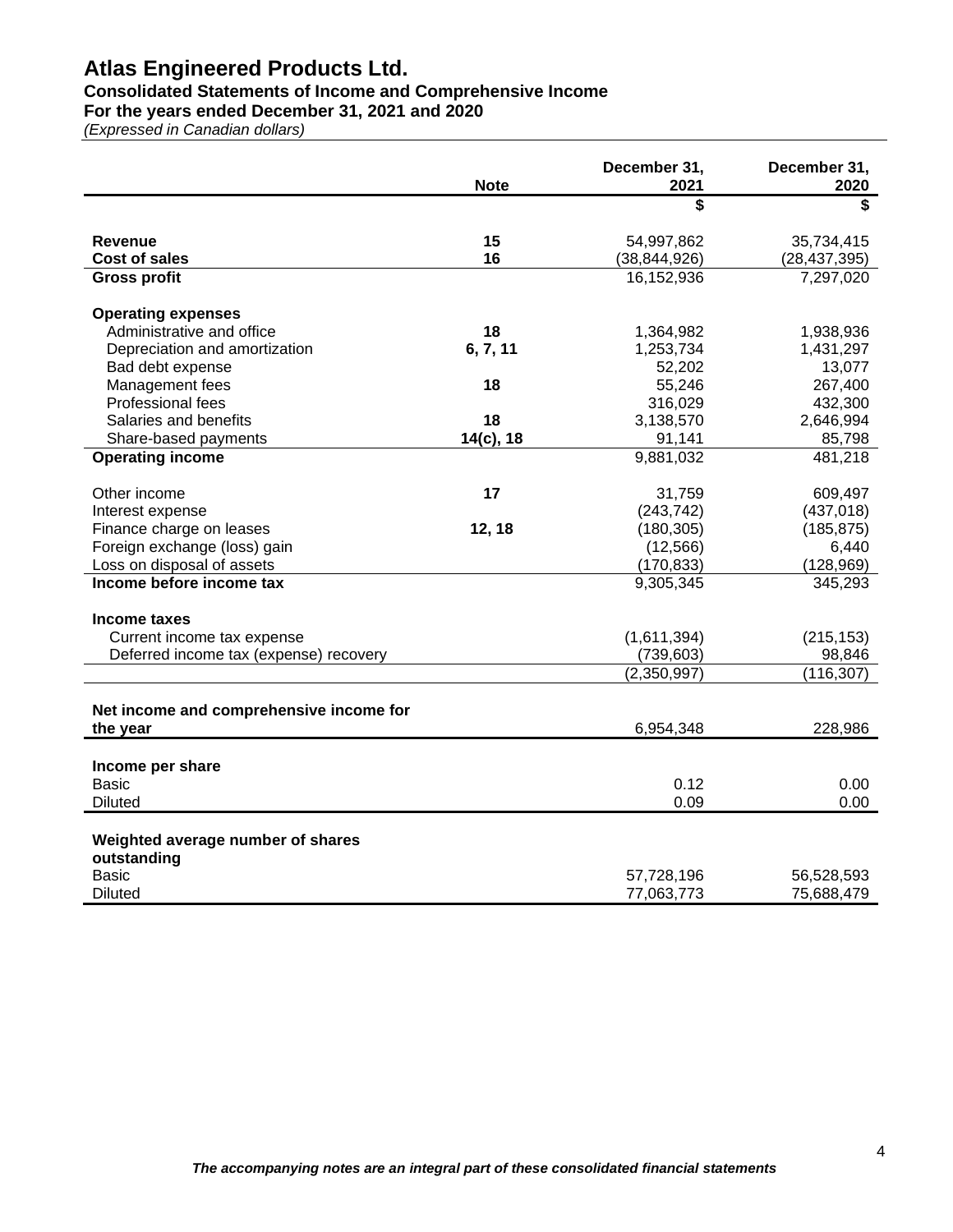**Consolidated Statements of Cash Flows**

### **For the years ended December 31, 2021 and 2020**

*(Expressed in Canadian dollars)*

|                                                 | December 31,<br>2021 | December 31,<br>2020 |
|-------------------------------------------------|----------------------|----------------------|
|                                                 | \$                   | \$                   |
| <b>Operating activities</b>                     |                      |                      |
| Net income for the year                         | 6,954,348            | 228,986              |
| Depreciation and amortization                   | 2,638,694            | 2,779,655            |
| Unrealized foreign exchange gain                |                      | (42, 354)            |
| Deferred tax expense (recovery)                 | 739,603              | (98, 845)            |
| Loss on disposal of assets                      | 170,833              | 128,969              |
| Share-based payments                            | 91,141               | 85,798               |
| Changes in non-cash working capital items:      |                      |                      |
| Accounts receivable                             | (1,595,591)          | (1,986,776)          |
| Inventories                                     | (1, 286, 369)        | (328, 781)           |
| Prepaid expenditures                            | (19, 825)            | (84, 128)            |
| Deposits                                        | 115,375              | 26,742               |
| Accounts payable and accrued liabilities        | 275,486              | (102, 751)           |
| <b>Customer deposits</b>                        | 262,538              | 53,967               |
| Corporate income taxes payable (receivable)     | 1,232,304            | (92, 837)            |
| <b>Cash provided by operations</b>              | 9,578,537            | 567,645              |
|                                                 |                      |                      |
| <b>Investing activities</b>                     |                      |                      |
| Acquisition of equipment                        | (1,323,129)          | (342, 842)           |
| Proceeds from disposition of equipment          | 84,960               | 36,428               |
| Proceeds from assets held for sale              | 29,003               |                      |
| Novum acquisition (Note 3)                      |                      | (428, 819)           |
| Cash used in investing activities               | (1,209,166)          | (735,233)            |
| <b>Financing activities</b>                     |                      |                      |
| Repayment of principal lease obligations        | (1,047,073)          | (1,362,161)          |
| Repayment of long-term debt (Note 13)           | (992,068)            | (6,314,005)          |
| Proceeds from long-term debt (Note 13)          | 963,091              | 5,038,039            |
| Shares repurchased for cancellation (Note 14b)  | (178, 128)           |                      |
| Proceeds from warrants exercised (Note 14d)     | 15,000               |                      |
| Repayment of bank indebtedness                  |                      | (1,470,000)          |
| Shares issued for cash                          |                      | 4,597,253            |
| Cash share issue costs                          |                      | (261, 954)           |
| Cash (used in) provided by financing activities | (1, 239, 178)        | 227,172              |
|                                                 |                      |                      |
| Increase in cash                                | 7,130,193            | 59,584               |
| Cash - beginning of year                        | 1,816,989            | 1,757,405            |
| Cash - end of year                              | 8,947,182            | 1,816,989            |
| Cash paid during the year for:                  |                      |                      |
| Interest                                        | 424,047              | 622,894              |
| Income taxes                                    | 510,571              | 322,614              |

Supplemental cash flow information – Note 19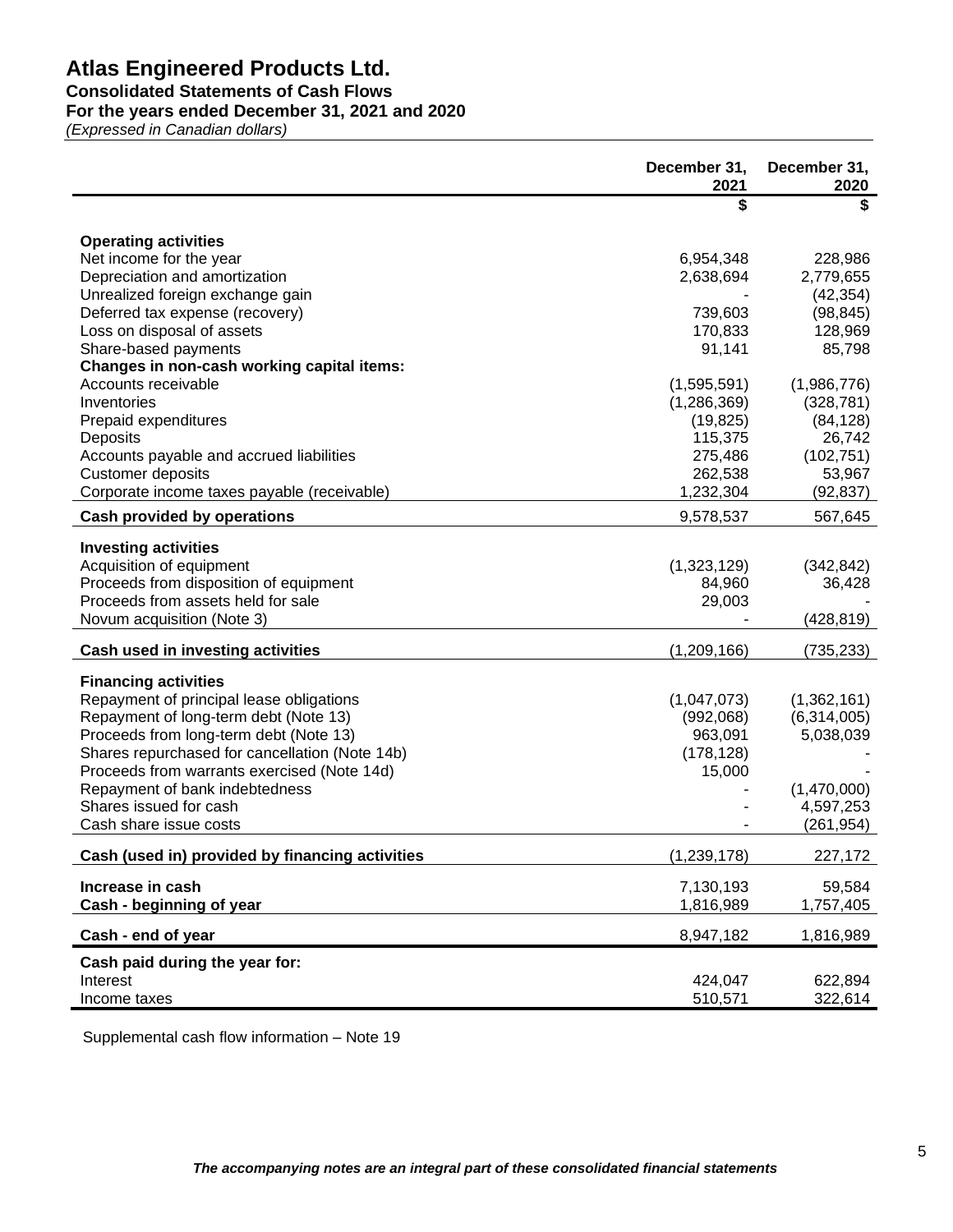## **Consolidated Statements of Changes in Equity**

*(Expressed in Canadian dollars)*

|                                                | Number of<br><b>Common Shares</b> | <b>Share Capital</b> | <b>Contributed</b><br><b>Surplus</b> | <b>Deficiency</b> | Total      |
|------------------------------------------------|-----------------------------------|----------------------|--------------------------------------|-------------------|------------|
|                                                | (Note 14)                         | (Note 14)            | (Note 14)                            |                   |            |
|                                                |                                   |                      |                                      |                   |            |
| Balance, December 31, 2019                     | 46,232,596                        | 14,836,346           | 1,346,747                            | (7,961,471)       | 8,221,622  |
| Shares issued pursuant to private placement    | 11,493,134                        | 4,597,253            |                                      |                   | 4,597,253  |
| Less: cash share issue costs                   |                                   | (203, 377)           |                                      |                   | (203, 377) |
| Share-based payments                           |                                   |                      | 85,798                               |                   | 85,798     |
| Net income for the year                        |                                   |                      |                                      | 228,986           | 228,986    |
| Balance, December 31, 2020                     | 57,725,730                        | 19,230,222           | 1,432,545                            | (7, 732, 485)     | 12,930,282 |
| Share-based payments                           |                                   |                      | 91,141                               |                   | 91,141     |
| Shares repurchased for cancellation (Note 14b) |                                   | (178, 128)           |                                      |                   | (178, 128) |
| Warrants exercised (Note 14d)                  | 25,000                            | 15,000               |                                      |                   | 15,000     |
| Net income for the year                        |                                   |                      |                                      | 6,954,348         | 6,954,348  |
| Balance, December 31, 2021                     | 57,750,730                        | 19,067,094           | 1,523,686                            | (778,137)         | 19,812,643 |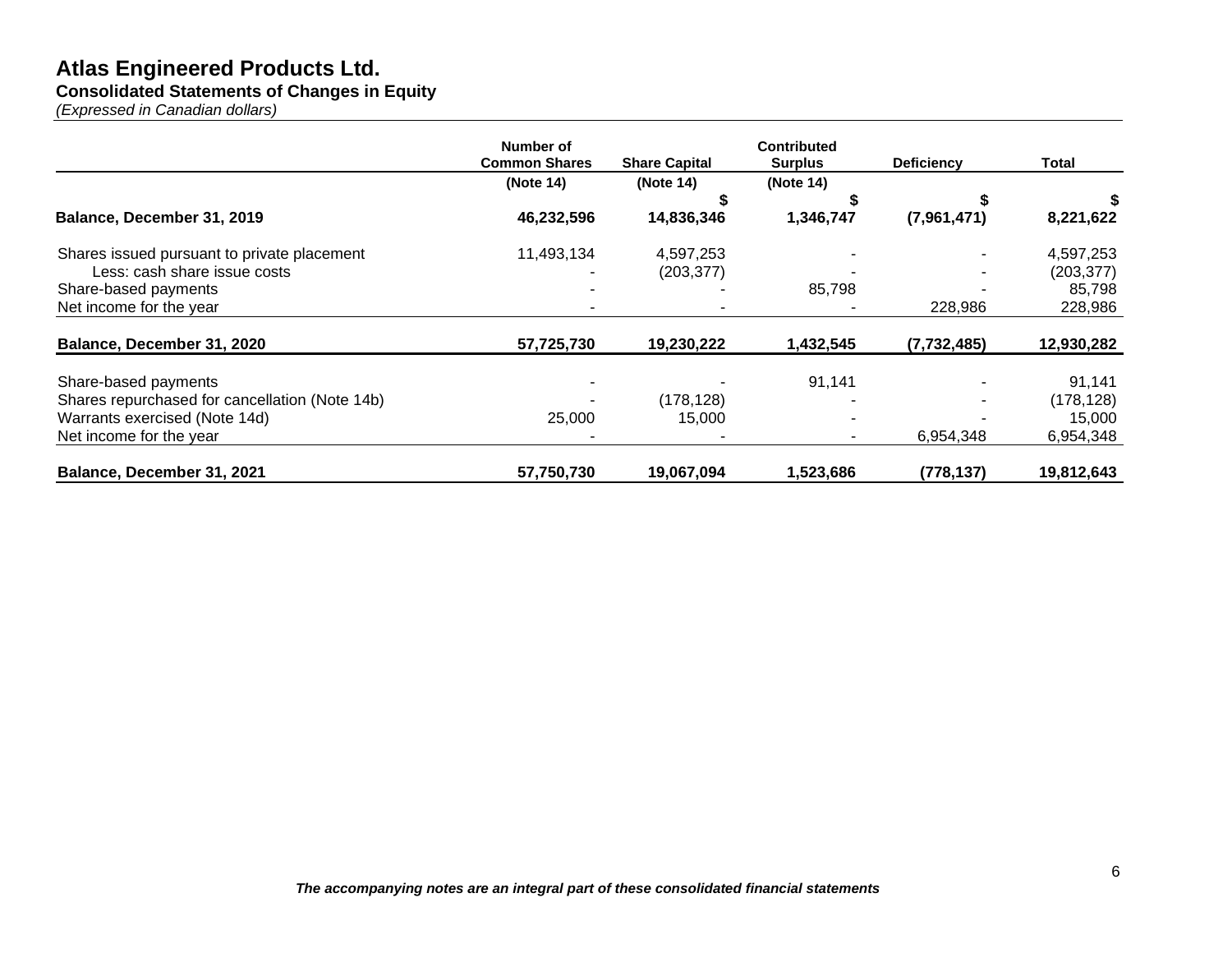#### **1. Nature of Operations**

Atlas Engineered Products Ltd. (the "Company" or "Atlas") was incorporated pursuant to the provisions of the Business Corporations Act (British Columbia) on January 18, 1999. Atlas Engineered Products Ltd. is a leading manufacturer of trusses, windows, wall panels, and supplier of engineered wood products. Atlas operates manufacturing and distribution facilities in British Columbia, Manitoba, and Ontario to meet the needs of residential and commercial builders.

The Company's registered office is located at 2005 Boxwood Road, Nanaimo, British Columbia V9S 5X9.

#### **2. Significant Accounting Policies**

#### **Basis of presentation**

These consolidated financial statements have been presented in accordance with International Financial Reporting Standards ("IFRS") as issued by the International Accounting Standards Board ("IASB"), effective for the Company's reporting for the year ended December 31, 2021.

These consolidated financial statements have been prepared under the historical cost basis and are presented in Canadian dollars, which is the functional currency of the Company and its subsidiaries.

The accounts of the subsidiaries are prepared for the same reporting year as the parent company, using consistent accounting policies.

The preparation of these consolidated financial statements requires management to make judgments and estimates and form assumptions that affect the reported amounts of assets and liabilities and disclosure of contingent assets and liabilities at the date of the statement of financial position and the reported amount of revenues and expenses during the reporting year. Actual results could differ from these estimates. Estimates and underlying assumptions are reviewed on an on-going basis. Revisions to accounting estimates are recognized in the period in which the estimates are revised and in future periods affected.

These consolidated financial statements were approved for issue by the Board of Directors on April 19, 2021.

#### **Basis of consolidation**

The Company's consolidated financial statements consolidate those of the parent company and all its subsidiaries as of the date that control was obtained over those subsidiaries. The Company has six subsidiaries, all located in Canada, Clinton Building Components Ltd. ("Clinton"), Satellite Building Components Ltd. ("Satellite"), Atlas Building Systems Ltd. ("ABS") (formally Coastal Windows Ltd.), Pacer Building Components Ltd. ("Pacer"), South Central Building Systems Ltd. ("SC"), and Novum Building Components Ltd. ("Novum"). The Company owns 100% of the issued and outstanding shares of all of these subsidiaries.

All transactions and balances between the Companies are eliminated on consolidation, including unrealized gains and losses on transactions between the companies. Amounts reported in the unaudited condensed interim consolidated financial statements of the subsidiaries have been adjusted where necessary to ensure consistency with the accounting policies adopted by the Company.

Profit or loss and other comprehensive income of subsidiaries acquired or disposed of during the year are recognized from the effective date of acquisition, or up to the effective date of disposal, as applicable.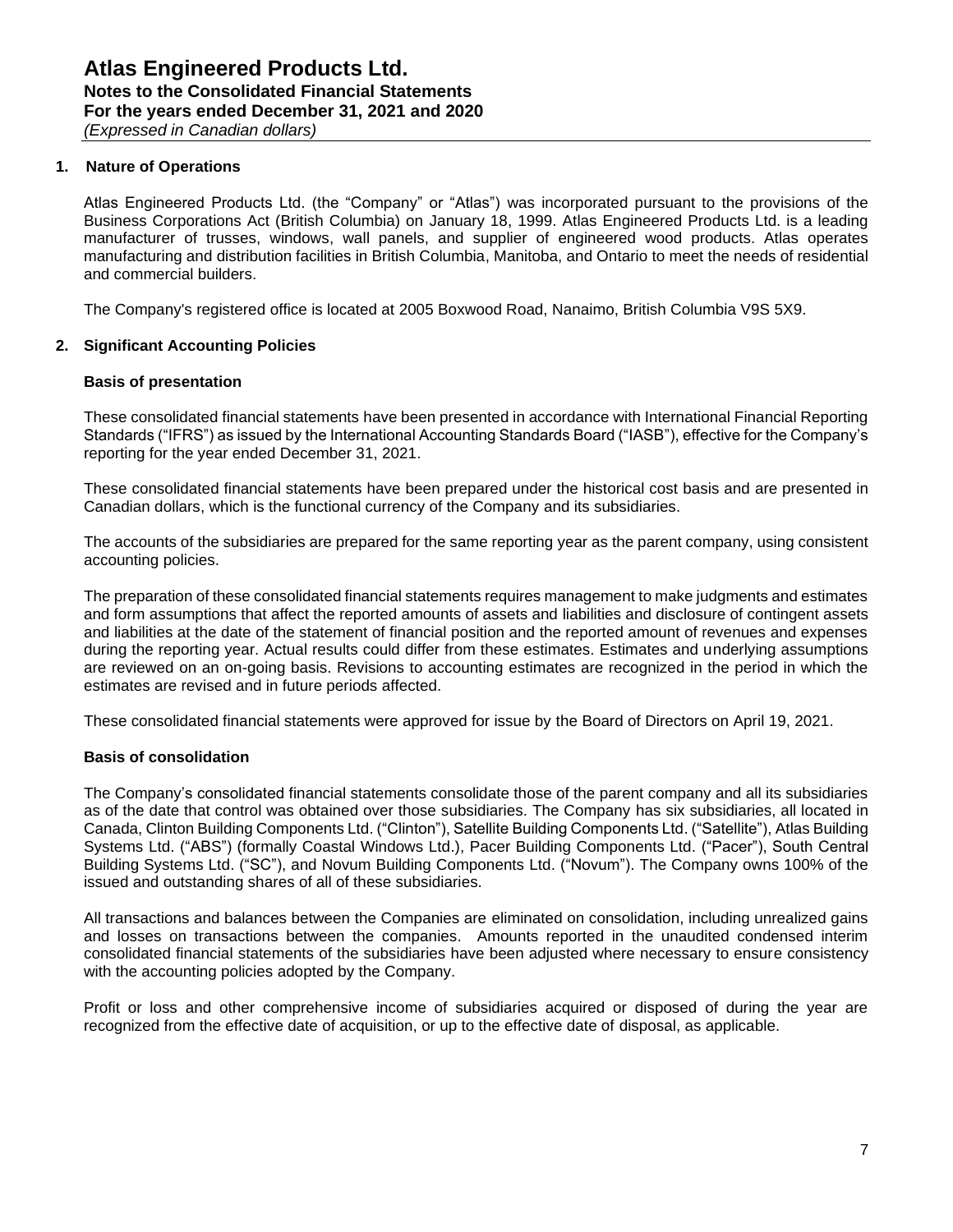#### **Business combinations**

Acquisitions of subsidiaries and businesses are accounted for using the acquisition method. The consideration of each business combination is measured, at the date of the exchange, as the aggregate of the fair value of assets given, liabilities incurred or assumed, and equity instruments issued by the Company in exchange for control of the acquiree. Acquired assets and liabilities assumed are measured at their acquisition date fair values. Acquisition costs are expensed as incurred.

Under the guidance of IFRS 10 Consolidated Financial Statements, control is established by having power over the acquiree, exposure or rights to variable returns from its involvement with the acquiree, and the ability to use its power over the acquiree to affect the amount of the acquirer's returns. The acquiree's identifiable assets, liabilities and contingent liabilities are recognized at their fair value at the acquisition date.

Goodwill is measured as the excess of the sum of the consideration transferred, the amount of any non-controlling interests in the acquiree, and the fair value of the acquirer's previously held equity interest in the acquiree (if any) over the net of the acquisition-date amounts of the identifiable assets acquired and the liabilities assumed. If, after reassessment, the net of the acquisition-date amounts of the identifiable assets acquired and liabilities assumed exceeds the sum of the consideration transferred, the amount of any non-controlling interests in the acquiree and the fair value of the acquirer's previously held interest in the acquiree (if any), the excess is recognized immediately in profit or loss as a bargain purchase gain.

When the consideration transferred by the Company in a business combination includes assets or liabilities resulting from a contingent consideration arrangement, the contingent consideration is measured at its acquisition-date fair value and included as part of the consideration transferred in a business combination. Changes in the fair value of the contingent consideration that qualify as measurement period adjustments are adjusted retrospectively, with corresponding adjustments against goodwill. Measurement period adjustments are adjustments that arise from additional information obtained during the 'measurement period' (which cannot exceed one year from the acquisition date) about facts and circumstances that existed at the acquisition date.

The subsequent accounting for changes in the fair value of the contingent consideration that do not qualify as measurement period adjustments depends on how the contingent consideration is classified. Contingent consideration that is classified as equity is not remeasured at subsequent reporting dates and its subsequent settlement is accounted for within equity. Contingent consideration that is classified as an asset or a liability is measured in accordance with IFRS 9 Financial Instruments, as appropriate, with the corresponding gain or loss being recognized in profit and loss.

#### **Use of estimates and judgements**

The preparation of consolidated financial statements in conformity with IFRS as issued by the IASB requires management to make estimates and judgements that affect the amount reported in the consolidated financial statements. Estimates and judgements are continually evaluated and are based on historical experience and other factors, including expectations of future events that are believed to be reasonable under the circumstances, and are subject to measurement uncertainty. Actual results may differ from these estimates.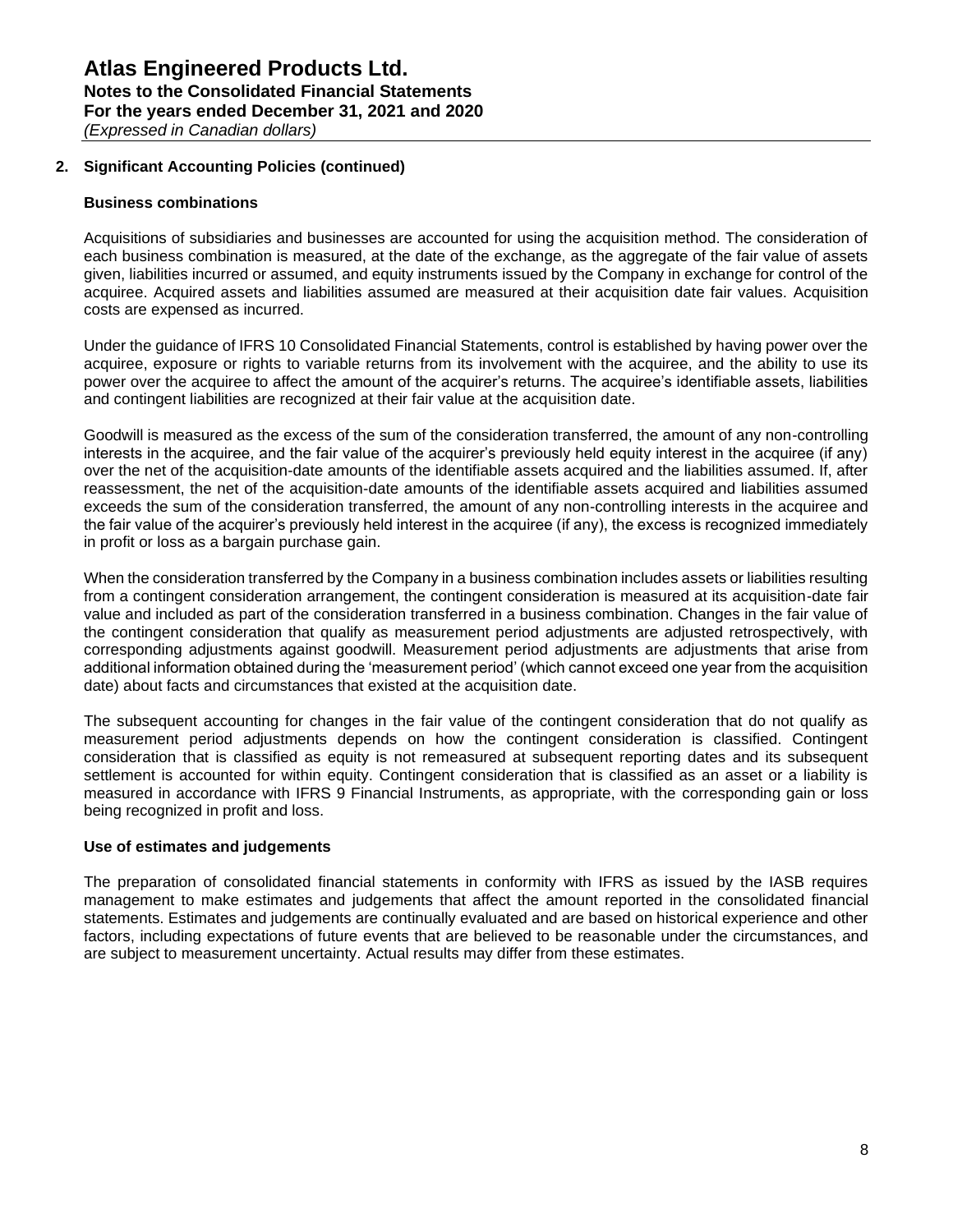#### **Management estimates**

#### **a) Inventory valuation**

Management estimates the net realizable values ("NRV") of inventories, taking into account the most reliable evidence available at each reporting date. The future realization of these inventories may be affected by market driven changes that may affect future selling prices.

#### **b) Impairment of long-lived assets**

In assessing impairment, management estimates the recoverable amount of each asset or cash generating unit ("CGU") at each reporting period to determine whether any indication of impairment exists. Where an indicator of impairment exists, an estimate of the recoverable amount will be made. These estimates and assumptions are used in future cash flow projections and the discount rate applied to those forecasts are subject to risk and uncertainty and therefore, there is a possibility that changes in circumstances will impact these projections, which may impact the recoverable amount of assets and/or CGUs.

#### **c) Business combinations**

Management uses valuation techniques when determining the fair values of certain assets and liabilities acquired in a business combination. In particular, the fair value of contingent consideration is dependent on the outcome of many variables including the acquirees' future profitability.

#### **Cash**

Cash in the statement of financial position comprises cash on deposit with financial institutions, cash on hand, restricted cash, and petty cash.

#### **Inventories**

The Company values inventory at the lower of cost and NRV. The NRV of inventories is the estimated selling price in the ordinary course of business less estimated costs of completion and costs to sell. Estimates of net realizable value are based on the most reliable evidence available at the time the estimates are made. These estimates take into consideration fluctuations of price or cost directly relating to events occurring after the end of the period to the extent that such events confirm conditions existing at the end of the period. The key assumptions require the use of management judgement regarding reliability of evidence available and are reviewed on a quarterly basis.

The cost of inventories is determined on a first in, first out basis, and includes all costs of purchase, costs of conversion and other costs in bringing the inventories to their present location and condition. The costs of purchase include the purchase price, import duties and non-recoverable taxes, transport, handling, and other costs directly attributable to the acquisition of finished goods, materials, or services. The costs of conversion include direct materials and labour costs and a systematic allocation of fixed and variable overheads incurred in converting materials into finished goods.

Write-down of inventory is recognized within cost of sales in the period the write-down occurs. Reversal of any writedown of inventory, arising from an increase in net realizable value, is recorded within cost of sales to the extent that the related inventory has not been sold.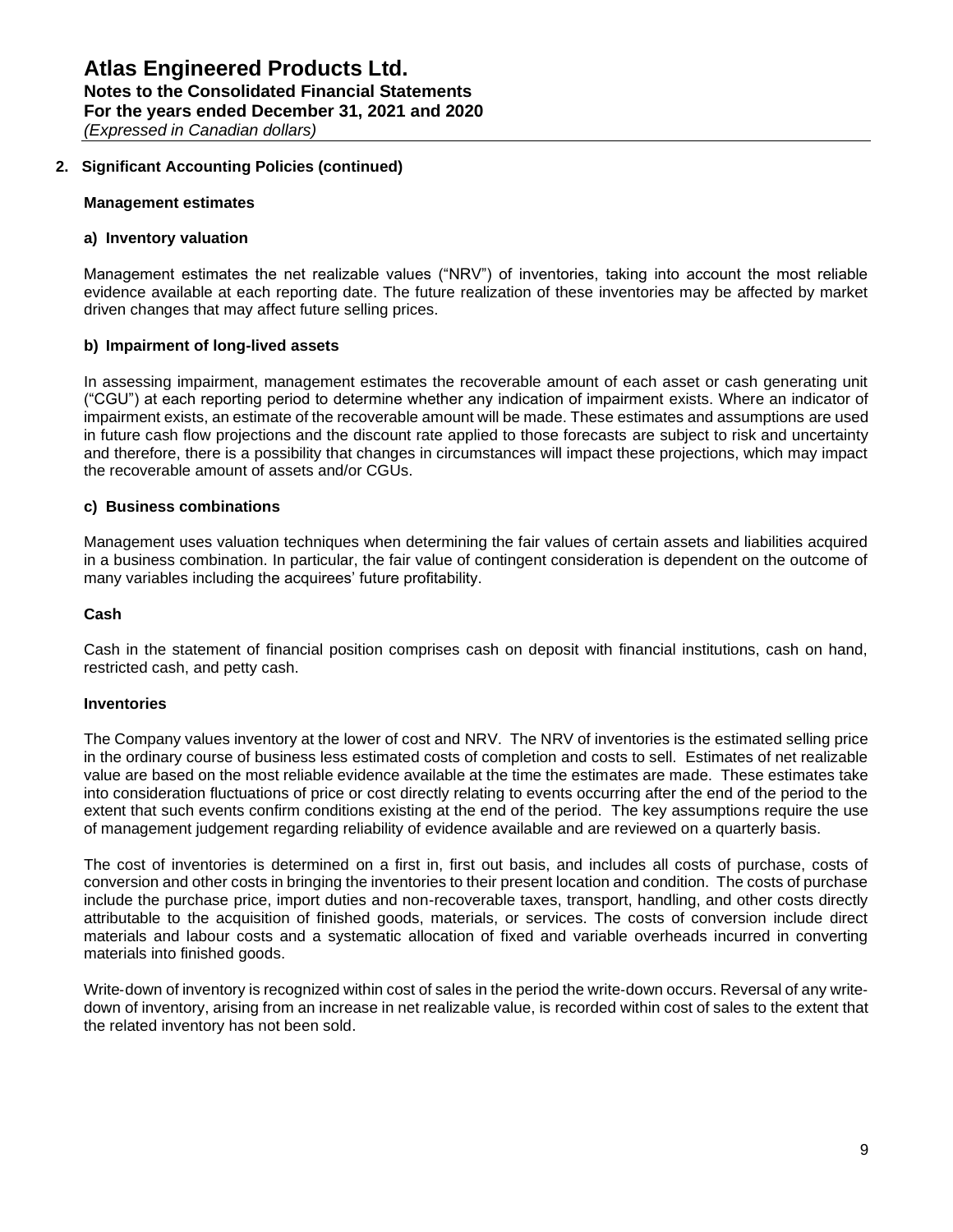#### **Buildings and equipment**

Buildings and equipment are stated at historical cost net of accumulated depreciation and impairment losses.

The cost of an item of buildings and equipment includes the purchase price or construction cost and any costs directly attributable to bringing the asset to the location and condition necessary for its intended use.

Where an item of buildings and equipment comprises major components with different useful lives, the components are accounted for as separate items of buildings and equipment.

Costs incurred for major overhaul of existing buildings and equipment are capitalized and are subject to depreciation once they are available for use. Major overhauls include improvement programs that increase the productivity or extend the useful life of an asset beyond that initially envisaged. The costs of routine maintenance and repairs that do not constitute improvement programs are expensed.

The carrying amounts of buildings and equipment are depreciated to their estimated residual value over the estimated useful lives of the specific assets concerned. Depreciation starts on the date when commissioning is complete and the asset is ready for its intended use. The major categories of buildings and equipment are depreciated on a declining-balance basis at the following annual rates:

| Office furniture and equipment     | <b>20%</b>                 |
|------------------------------------|----------------------------|
| Vehicles                           | 30%, useful life           |
| Production equipment               | 20%                        |
| Computer equipment                 | 30%                        |
| Computer software                  | 100%                       |
| Signage                            | 20%                        |
| Parking lot and improvements       | 8%                         |
| <b>Building</b>                    | 4%                         |
| Buildings and vehicles under lease | Over the term of the lease |
|                                    |                            |

#### **Government assistance**

The Company recognizes government assistance only when there is reasonable assurance that the entity will comply with any conditions attached to the funding and the funding will be received.

Non-repayable government assistance receivable as compensation for current costs already incurred or for immediate financial support, with no future related costs is recognised as income in the period in which it is receivable. The government assistance may be reported separately as 'other income' or deducted from the related expense.

The non-repayable government assistance received was recognised as 'other income' over the period necessary to match the payments to the related costs, for which they are intended to compensate, on a systematic basis.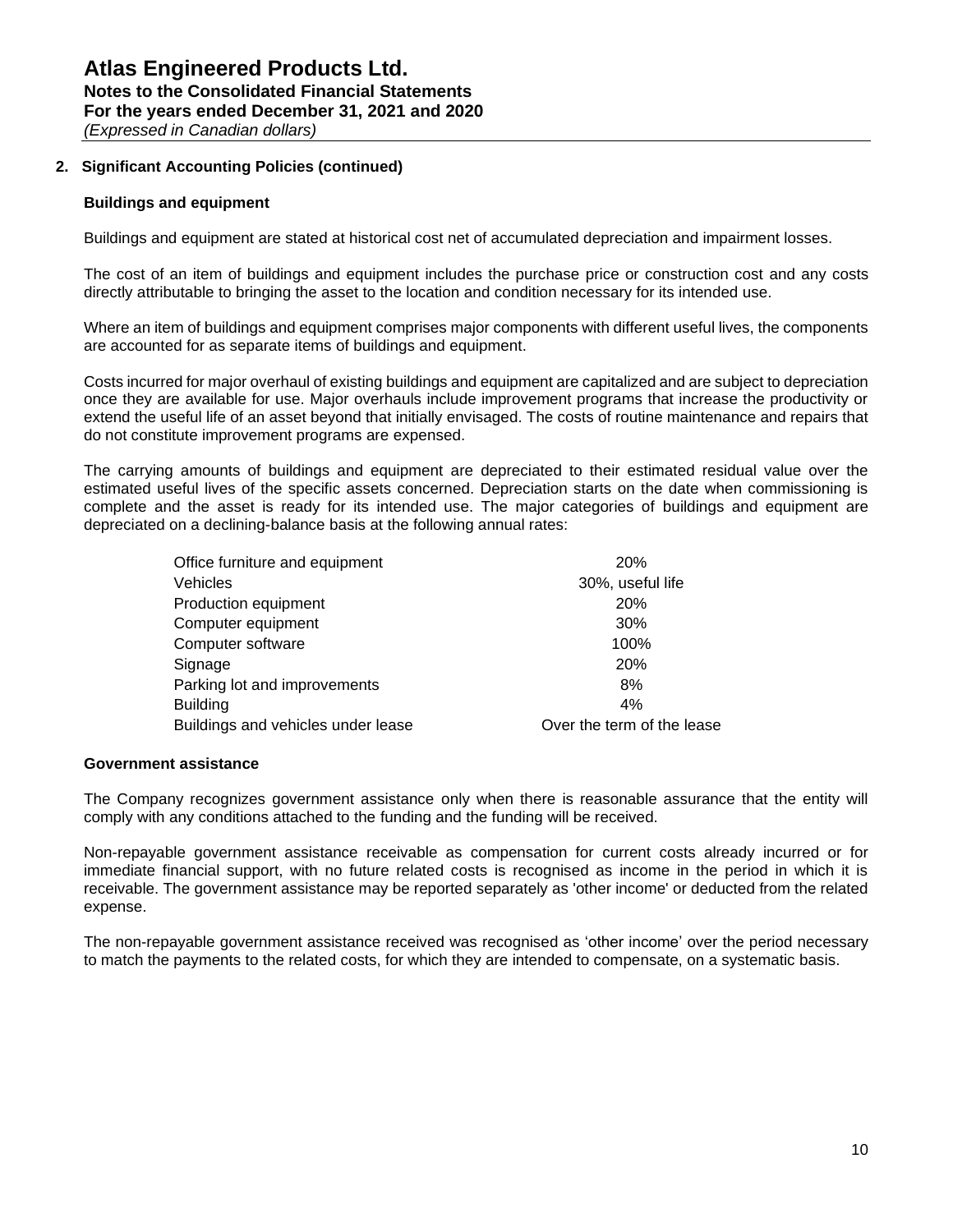*(Expressed in Canadian dollars)*

#### **2. Significant Accounting Policies (continued)**

#### **Impairment of non-financial assets**

The Company performs impairment tests on non-financial assets when events or circumstances occur which indicate the carrying amount of the assets may not be recoverable. If the recoverable amount of an asset is estimated to be less than its carrying amount, the carrying amount of the asset is reduced to its recoverable amount. An impairment loss is recognized immediately in profit or loss.

Where an impairment loss subsequently reverses, the carrying amount of the asset is increased to the revised estimate of its recoverable amount, but only so that the increased carrying amount does not exceed the carrying amount that would have been determined had no impairment loss been recognized for the asset in prior years.

#### **Goodwill and intangible assets and liability**

The recoverable amount is the higher of the fair value less costs of disposal and the value in use. For the purposes of assessing impairment, assets are grouped at the lowest levels for which they are separately identifiable by geographic location. In assessing value in use, the estimated future cash flows are discounted to their present value using a pre-tax discount rate that reflects current market assignments of the time value of money and the risks specific to the asset.

Fair value less cost of disposal is the amount that would be received from selling an asset in an orderly transaction between market participants at the measurement date, less the costs of disposal.

Goodwill is not amortized; instead it is evaluated for impairment annually with October 31 as the assessment date and carried at cost less any accumulated impairment losses. The Company will evaluate goodwill more frequently if events or changes in circumstances indicate a potential impairment.

Definite-lived intangible assets are stated at cost less amortization and are reviewed for impairment whenever events or changes in circumstances indicate that their carrying amount may not be recoverable. Definite-lived intangible assets include customer relationships, brand, certification, and non-compete agreements for Clinton, Satellite, Pacer, SC, and Novum. The customer relationships, brand, and certification are being amortized using the straight-line method over the estimated useful life of ten years. The non-compete agreements and over market lease are being amortized over the life of the agreements at five years.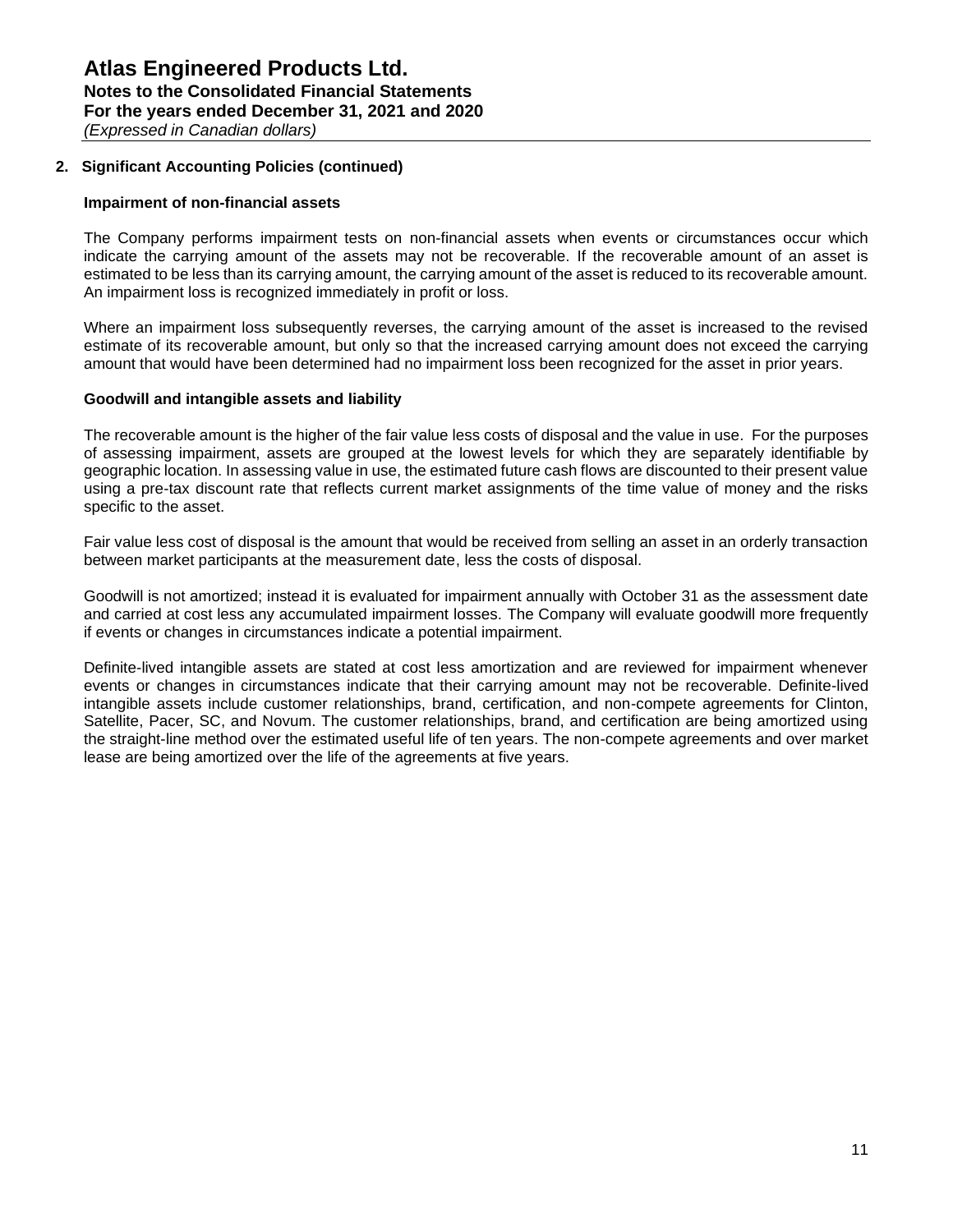#### **Revenue**

Revenue is generated mainly from the sale of trusses, wall panels, engineered wood products, and windows.

To determine whether to recognize revenue, the Company follows the following five-step process:

- 1. Identify the contract with a customer (in writing, orally or in accordance with other customary business practices) and are committed to perform their respective obligations. At this stage a quote turns to an order. Final design gets completed a few days before production where the customer is contacted to finalize these plans;
- 2. the performance obligation is easily identifiable regarding the goods or services to be transferred. The customer specifically orders trusses, windows, wall panels, or engineered wood products based on a design and quote. They are required to have approved plans through the city which indicate product requirements;
- 3. the Company can determine the transaction price for the goods or services to be transferred. This is usually obtained from a quote, confirmed purchase order, or final sales order prepared in our truss and window design and quoting software;
- 4. the contract has commercial substance (i.e. the risk, timing or amount of the Company's future cash flows is expected to change as a result of the contract); and
- 5. the revenue is recognized when the performance obligation has been satisfied. All deliveries are Free On Board (FOB) and delivered within the same day. Revenue is recognized on day of delivery.

Revenue is recognized at a point in time when the Company satisfies the performance obligation by transferring the promised goods and services to the customer and the customer has taken control of the asset. There is no deferred revenue to be disclosed during the year.

A customer obtains control of an asset at a point in time when:

- the Company has transferred physical possession of the asset;
- a customer has accepted the asset;
- a customer has legal title to the asset; and
- a customer has the significant risks and rewards related to the ownership of the asset.

Revenue is measured at the amount of the transaction price that is allocated to that performance obligation. The transaction price (which excludes estimates of constrained variable consideration) that is allocated to each performance obligation is the amount of consideration to which the Company expects to be entitled in exchange for transferring promised goods or services to a customer, excluding amounts collected on behalf of third parties.

The Company recognizes contract liabilities for consideration received in respect of unsatisfied performance obligations and reports these amounts as customer deposits in the consolidated statement of financial position.

No element of financing is deemed present as the sales are made with credit terms standard for the market. Historically, the Company's annual returns for products sold have been negligible as the product is customized to each customer and returns are not authorized. No value has been assigned for returns given the negligible value. A receivable is recognized when the goods are delivered as this is the point in time that the consideration is unconditional because only the passage of time is required before the payment is due.

Where possible, the Company will apply the practical expedient not to disclose the transaction price for unsatisfied performance if the performance obligation is part of a contract that has an original expected duration of one year or less. The Company does not expect to have any contracts where the period between the transfer of the promised goods and payment by the customer exceeds one year. Consequently, the Company does not adjust any of the transaction prices for the time value of money.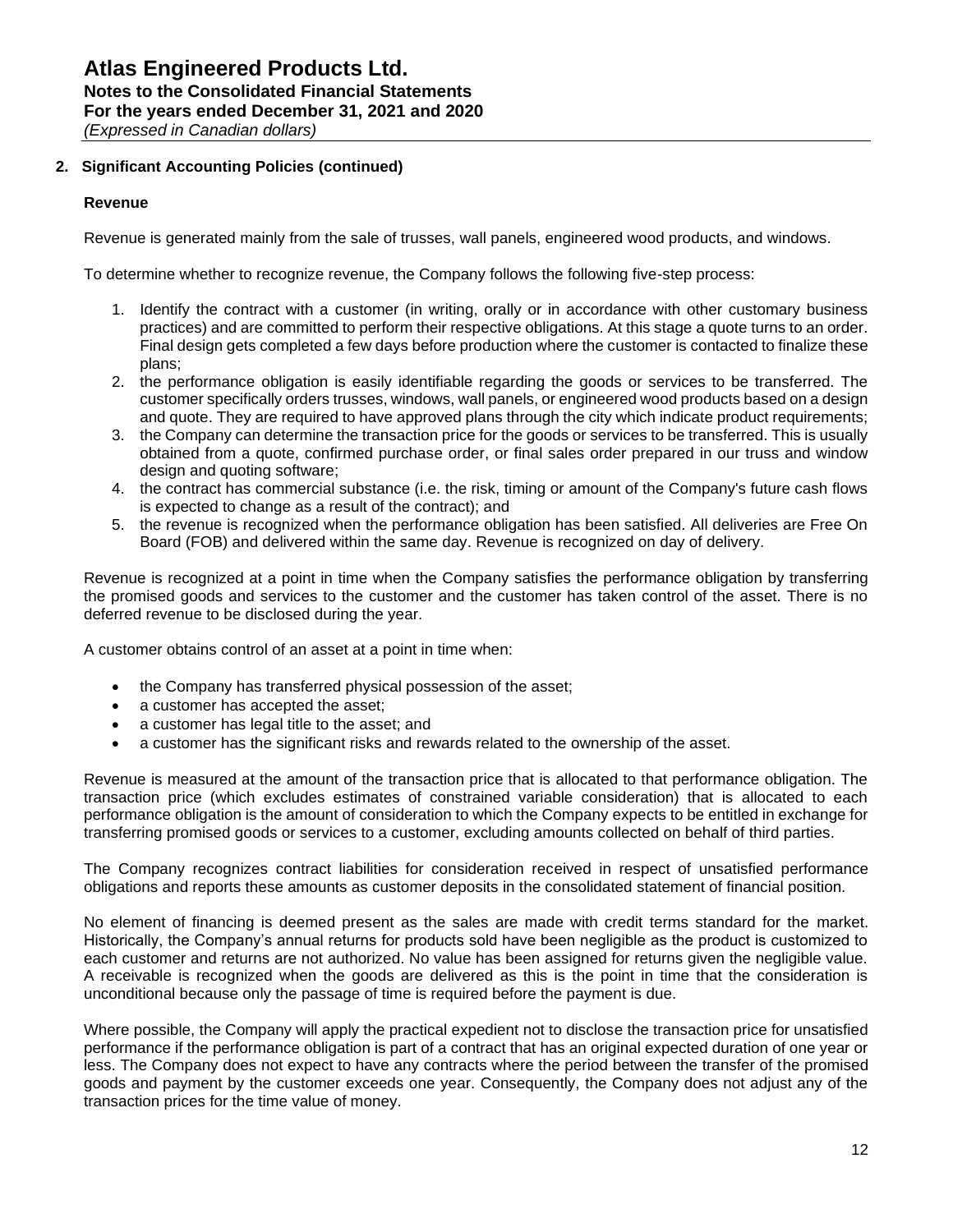#### **Leases and right-of-use assets**

At inception of a contract, the Company assesses whether a contract is, or contains, a lease. Contracts that convey the right to control the use of an identified asset for a period of time in exchange for consideration are accounted for as leases giving rise to right-of-use assets.

At the commencement date, a right-of-use asset is measured at cost, where cost comprises: (a) the amount of the initial measurement of the lease liability; (b) any lease payments made at or before the commencement date, less any lease incentives received; (c) any initial direct costs incurred by the Company; and (d) an estimate of costs to be incurred by the Company in dismantling and removing the underlying asset, restoring the site on which it is located or restoring the underlying asset to the condition required by the terms and conditions of the lease, unless those costs are incurred to produce inventories.

A lease liability is initially measured at the present value of the unpaid lease payments. Subsequently, the Company measures a lease liability by: (a) increasing the carrying amount to reflect interest on the lease liability; (b) reducing the carrying amount to reflect the lease payments made; and (c) remeasuring the carrying amount to reflect any reassessment or lease modifications, or to reflect revised in-substance fixed lease payments. Each lease payment is allocated between repayment of the lease principal and interest. Interest on the lease liability in each period during the lease term is allocated to produce a constant periodic rate of interest on the remaining balance of the lease liability. Except where the costs are included in the carrying amount of another asset, the Company recognizes in profit or loss (a) the interest on a lease liability and (b) variable lease payments not included in the measurement of a lease liability in the period in which the event or condition that triggers those payments occurs. The Company subsequently measures a right-of-use asset at cost less any accumulated depreciation and any accumulated impairment losses; and adjusted for any re-measurement of the lease liability. Right-of-use assets are depreciated over the shorter of the asset's useful life and the lease term.

#### **Income tax**

Provision for income taxes consists of current and deferred tax expense. Income tax expense is recognized in profit or loss except to the extent that it relates to items recognized either in other comprehensive loss or directly in equity, in which case it is recognized in other comprehensive loss or in equity, respectively. Taxes and withholding taxes are treated and disclosed as current and deferred taxes if they have the characteristics of an income tax. This is considered to be the case when they are imposed under government authority and the amount payable is calculated by reference to taxable income.

Current tax expense is the expected tax payable on the taxable income for the year, using tax rates enacted or substantively enacted at period end, adjusted for amendments to tax payable with regards to previous years.

Deferred tax is recognized in respect of temporary differences between the carrying amounts of assets and liabilities for financial reporting purposes and the amounts used for taxation purposes. Deferred tax is not recognized for temporary differences associated with the initial recognition of assets or liabilities in a transaction that is not a business combination and that affects neither accounting nor taxable income or loss and temporary differences relating to investments in subsidiaries to the extent that it is probable that they will not reverse in the foreseeable future. Deferred tax is measured at the tax rates that are expected to be applied to temporary differences when they reverse based on the laws that have been enacted or substantively enacted at the reporting date.

A deferred tax asset is recognized to the extent that it is probable that future taxable profits will be available against which the temporary difference can be utilized. Deferred tax assets are reviewed at each reporting date and are reduced to the extent that it is no longer probable that the related tax benefit will be realized.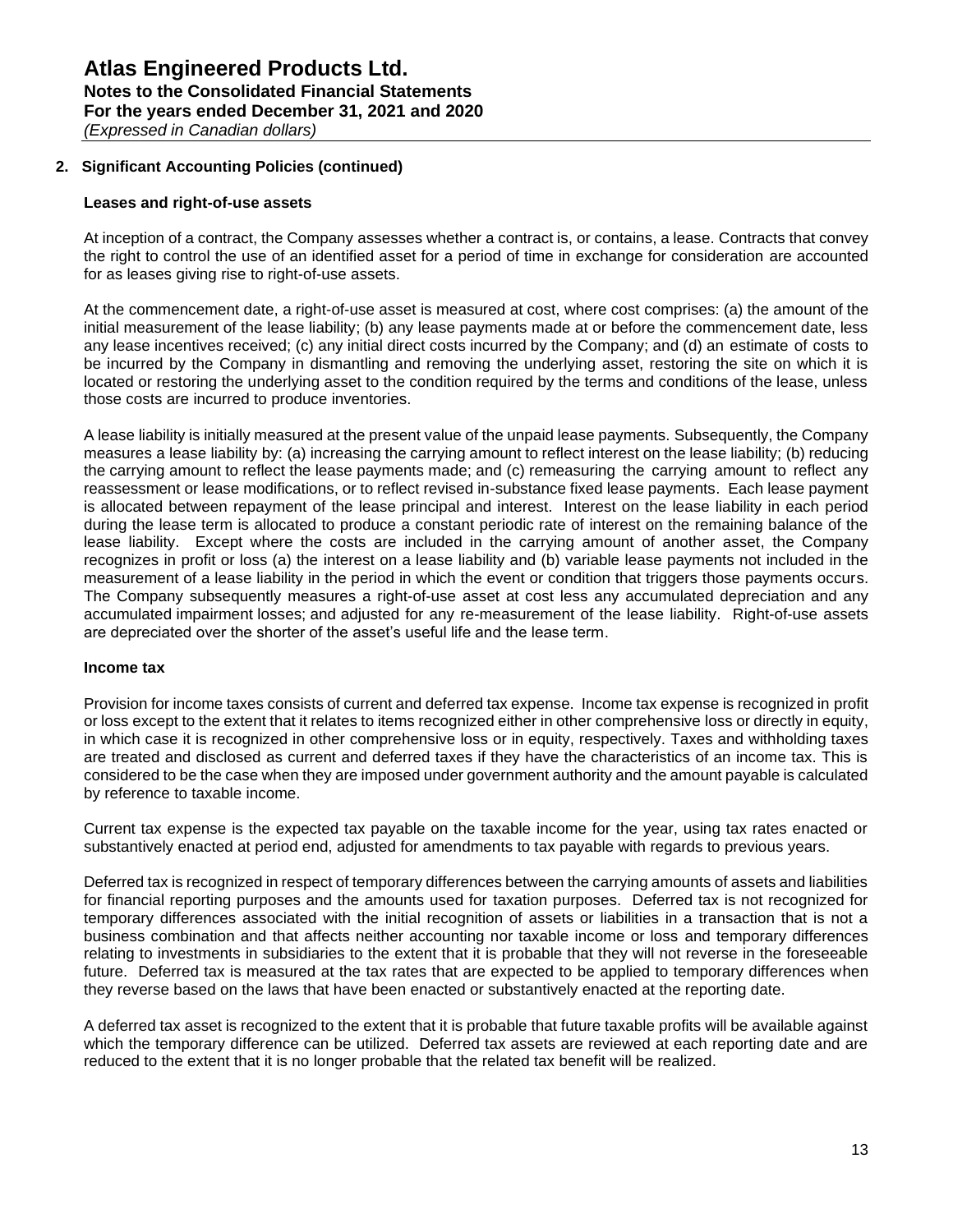#### **Earnings per share**

Earnings per share is calculated by dividing the net income for the period available to common shareholders by the weighted average number of shares outstanding during the period. Diluted earnings per share reflect the potential dilution of securities that could share in earnings of an entity only when such conversion would have a dilutive effect on income. The Company uses the treasury stock method of calculating fully diluted loss per share amounts, whereby any proceeds from the exercise of stock options or other dilutive instruments are assumed to be used to purchase common shares at the average market price during the period.

#### **Impairment of financial assets**

Financial assets are assessed for indicators of impairment at the end of each reporting period. Financial assets are impaired when there is objective evidence that, as a result of one or more events that occurred after the initial recognition of the financial assets, the estimated future cash flows of the financial assets have been negatively impacted.

The criteria used to determine if there is objective evidence of an impairment loss include significant financial difficulty of the other party, default or delinquency in payments, or it has become probable that the customer will enter bankruptcy or financial reorganization.

The carrying amount of financial assets is reduced by the impairment loss directly for all financial assets with the exception of receivables, where the carrying amount is reduced through the use of an allowance account. When a receivable is considered uncollectible it is written off against the allowance account. Subsequent recoveries of amounts previously written off are credited against the allowance account. Changes in the carrying amount of the allowance account are recognized in profit or loss.

#### **Share-based payments**

Common shares issued for non-monetary consideration are recorded at the fair value of the goods or services received. The Company has a stock option plan and warrants, whereby stock options and warrants are granted in accordance with the policies of regulatory authorities. The Company records a compensation cost attributable to all share purchase options and warrants granted at fair value at the grant date using the Black-Scholes valuation model and the fair value of all share purchase options and warrants are expensed over their vesting period with a corresponding increase to contributed surplus. Upon exercise of share purchase options and warrants, the consideration paid by the option holder, together with the amount previously recognized in contributed surplus, is recorded as an increase to share capital.

When the value of goods or services received in exchange for share-based payments cannot be reliably estimated, the value is measured by reference to the trading price of the Company's shares on the TSX Venture Exchange.

Where a grant of options is cancelled or settled during the vesting period, excluding forfeitures when vesting conditions are not satisfied, the Company immediately accounts for the cancellation as an acceleration of vesting and recognizes the amount that otherwise would have been recognized for services received over the remainder of the vesting period. Any payment made to the employee on the cancellation is accounted for as the repurchase of an equity interest except to the extent the payment exceeds fair value of the equity instrument granted, measured at the repurchase date. Any such excess is recognized as an expense.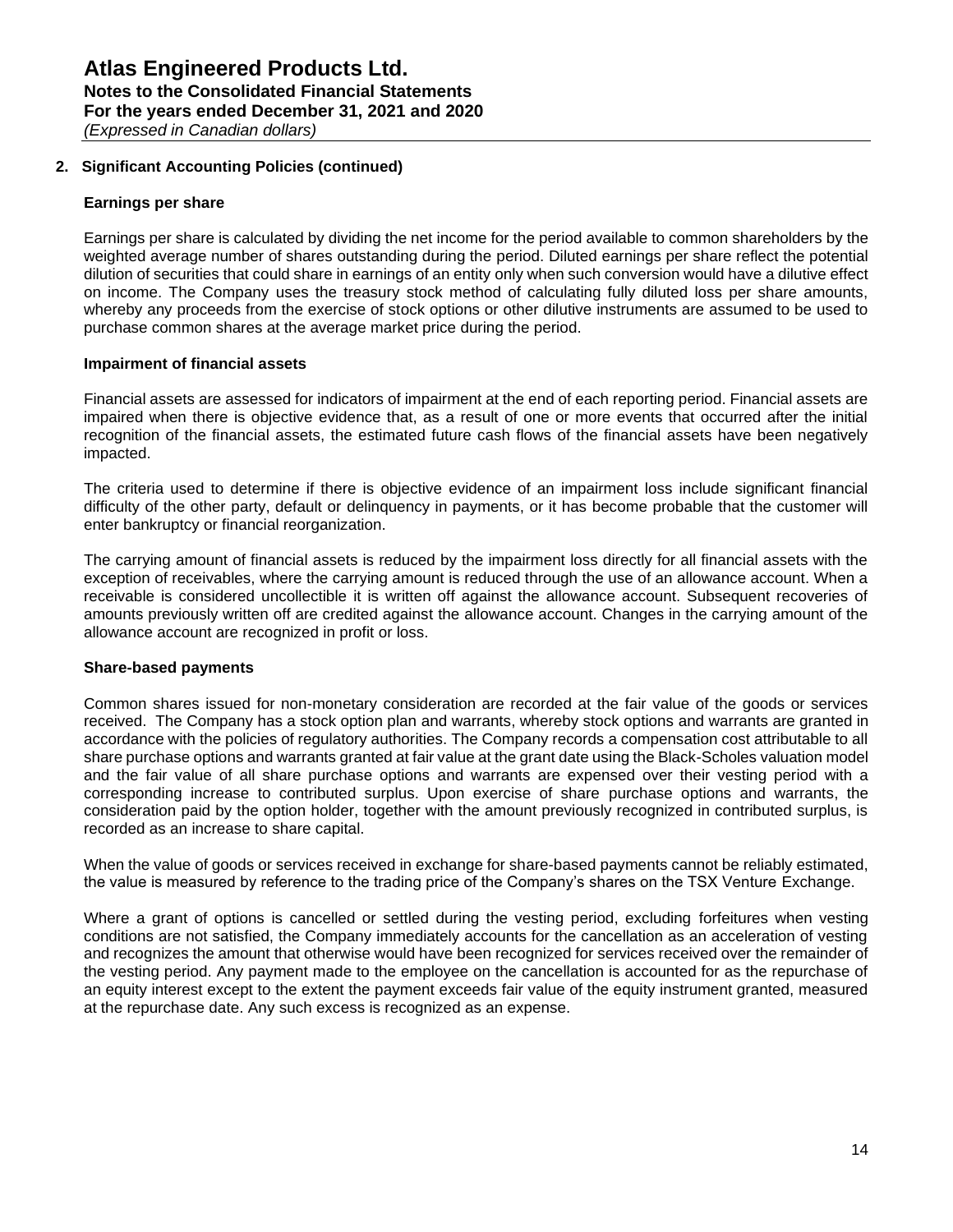#### **Financial instruments**

#### **a) Recognition**

The Company recognizes a financial asset or financial liability on the statement of financial position when it becomes party to the contractual provisions of the financial instrument. Financial assets are initially measured at fair value and are derecognized either when the Company has transferred substantially all the risks and rewards of ownership of the financial asset, or when cash flows expire. Financial liabilities are initially measured at fair value and are derecognized when the obligation specified in the contract is discharged, cancelled or expired.

A write-off of a financial asset (or a portion thereof) constitutes a derecognition event. Write-off occurs when the Company has no reasonable expectation of recovering the contractual cash flows of a financial asset.

#### **b) Classification and measurement**

The Company determines the classification of its financial instruments at initial recognition. Financial assets and financial liabilities are classified according to the following measurement categories:

- i) those to be measured subsequently at fair value, either through profit or loss ("FVTPL") or through other comprehensive income ("FVTOCI"); and,
- ii) those to be measured subsequently at amortized cost.

The classification and measurement of financial assets after initial recognition at fair value depends on the business model for managing the financial asset and the contractual terms of the cash flows. Financial assets that are held within a business model whose objective is to collect the contractual cash flows, and that have contractual cash flows that are solely payments of principal and interest on the principal outstanding, are generally measured at amortized cost at each subsequent reporting period. All other financial assets are measured at their fair values at each subsequent reporting period, with any changes recorded through profit or loss or through other comprehensive income (which designation is made as an irrevocable election at the time of recognition).

After initial recognition at fair value, financial liabilities are classified and measured at either:

- i) amortized cost; or,
- ii) FVTPL, if the Company has made an irrevocable election at the time of recognition, or when required (for items such as instruments held for trading or derivatives).

If the Company was to optionally designate a financial liability in other comprehensive income ("OCI") then the Company reclassifies financial assets when and only when its business model for managing those assets changes. Financial liabilities are not reclassified.

Transaction costs that are directly attributable to the acquisition or issuance of a financial asset or financial liability classified as subsequently measured at amortized cost are included in the fair value of the instrument on initial recognition. Transaction costs for financial assets and financial liabilities classified at FVTPL are expensed in profit or loss.

The Company's financial assets consist of cash and accounts receivable, which are classified and subsequently measured at amortized cost. The Company's financial liabilities consists of bank indebtedness, accounts payable and accrued liabilities, customer deposits, and long-term debt which are classified and measured at amortized cost using the effective interest method. Interest expense is reported in profit and loss.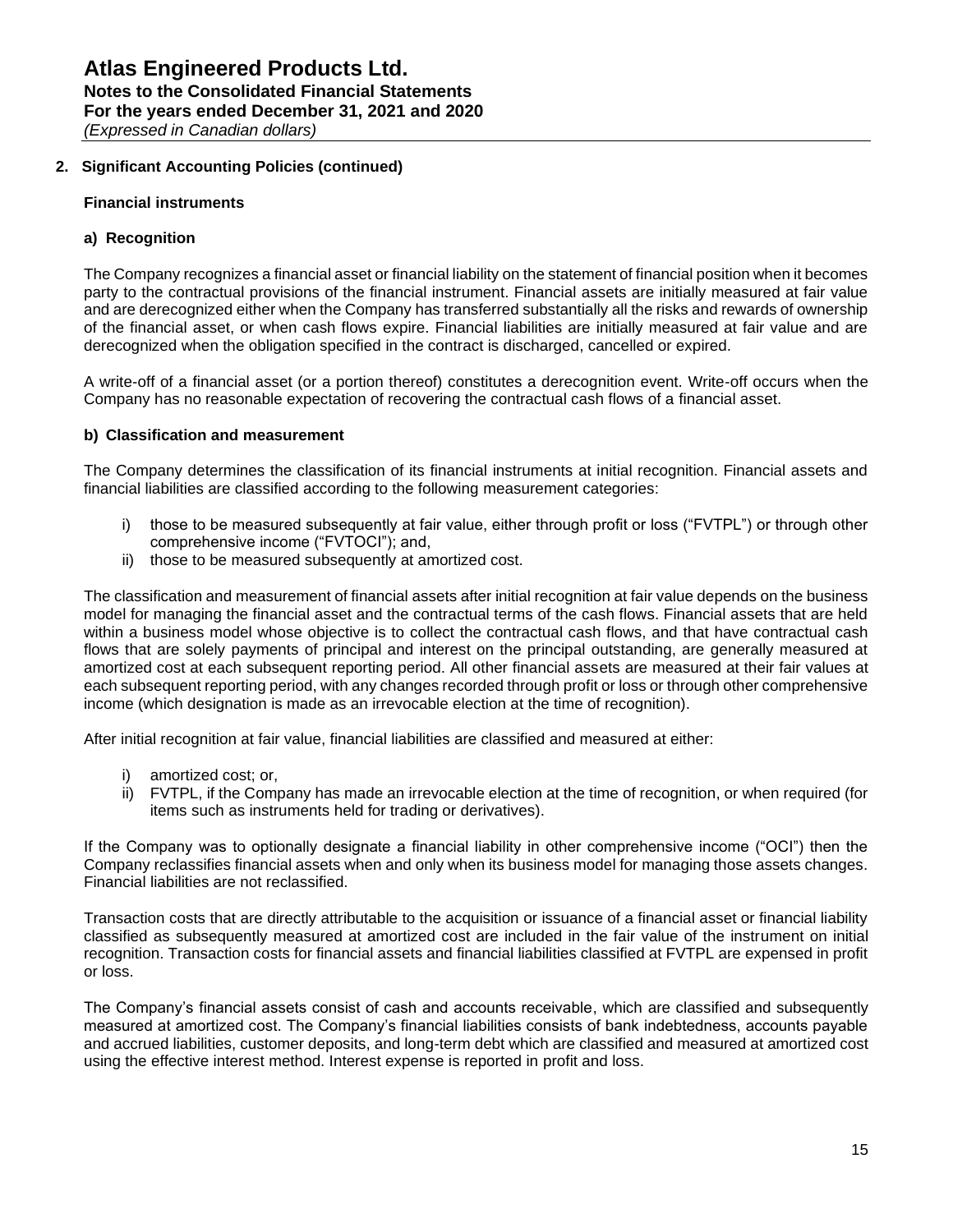#### **Financial instruments (continued)**

#### **c) Impairment**

The Company assesses all information available, including on a forward-looking basis the expected credit loss associated with any financial assets carried at amortized cost. The impairment methodology applied depends on whether there has been a significant increase in credit risk. To assess whether there is a significant increase in credit risk, the Company compares the risk of a default occurring on the asset as at the reporting date with the risk of default as at the date of initial recognition based on all information available, and reasonable and supportive forward-looking information.

#### **Accounting Standards Adopted**

The International Accounting Standards Board (IASB) has published 'Interest Rate Benchmark Reform — Phase 2. The amendments are effective for annual periods beginning on or after January 1, 2021. The changes in Interest Rate Benchmark Reform — Phase 2 relate to the modification of financial assets, financial liabilities and lease liabilities, specific hedge accounting requirements, and disclosure requirements applying IFRS 7 to accompany the amendments regarding modifications and hedge accounting. The implementation of this amendment did not have a significant impact on the Company.

#### **Accounting Standards Issued Not Yet Effective**

There are no accounting standards, amendments, or interpretations to existing standards issued but not yet effective which are expected to have a material impact on the Company's consolidated financial statements.

#### **3. Accounts receivable**

Trade and other receivables were as follows:

|                           | December 31, | December 31, |
|---------------------------|--------------|--------------|
|                           | 2021         | 2020         |
|                           |              |              |
| Trade accounts receivable | 6,681,064    | 5,063,346    |
| Other receivables         | 55,714       | 356,610      |
| Loss allowance            | (5,866)      | (2,844)      |
|                           | 6,730,912    | 5,417,112    |

Trade and other receivables are non-interest bearing and are carried at amortized cost, and impaired using the simplified approach which records impairment at the lifetime expected credit losses. During the year ended December 31, 2021, the estimated credit loss amounted to \$5,866 (December 31, 2020 - \$2,844).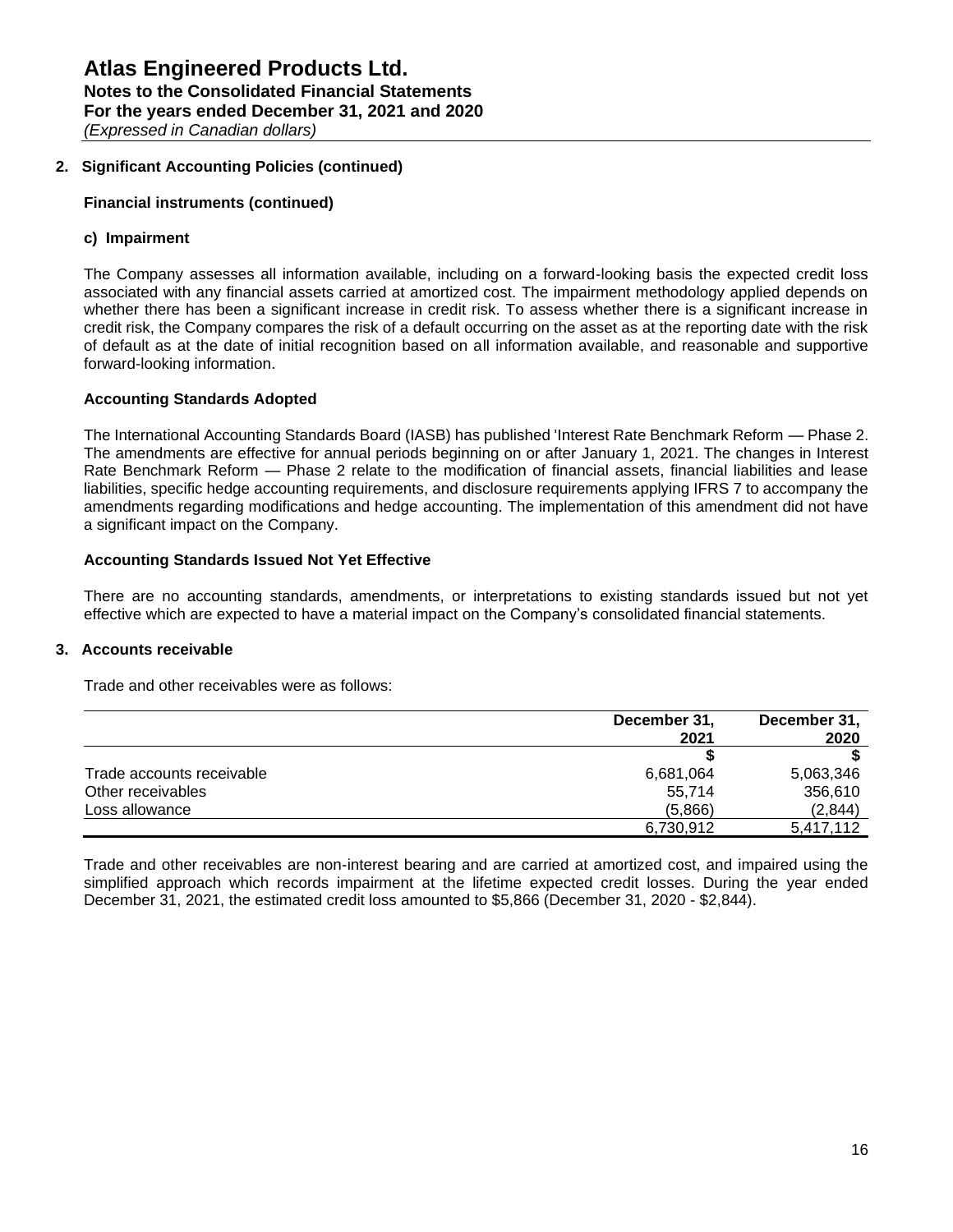**Notes to the Consolidated Financial Statements**

**For the years ended December 31, 2021 and 2020**

*(Expressed in Canadian dollars)*

#### **4. Inventories**

|                  | December 31, | December 31, |
|------------------|--------------|--------------|
|                  | 2021         | 2020         |
|                  |              |              |
| Raw materials    | 2,514,687    | 1,772,506    |
| Work in progress | 135.071      | 106,283      |
| Finished goods   | 720.682      | 375,491      |
|                  | 3,370,440    | 2,254,280    |

During the year ended December 31, 2021, \$25,128,310 (December 31, 2020, \$17,240,325) in raw materials was expensed through cost of sales. It was determined that there was no requirement to write down any raw materials, work in progress, or finished goods inventory during the year ended December 31, 2021.

#### **5. Assets held for sale**

As of February 2021, the Company no longer manufactured windows. Atlas Building Systems Ltd. ("ABS") (formally Coastal Windows Ltd.) has transitioned to wall panel manufacturing which is more aligned with the Company's core products in the wood products industry. The window production equipment and inventory has been transitioned to assets held for sale at their carrying value. The carrying value at the time of transition was \$94,078 in production equipment and \$170,209 in inventory.

The carrying values as at December 31, 2021 and 2020 was as follows:

|           | December 31, | December 31, |
|-----------|--------------|--------------|
|           | 2021         | 2020         |
|           |              |              |
| Equipment | 69,954       |              |
| Inventory | -            |              |
|           | 69,954       |              |

During the year ended December 31, 2021, \$2,124 was recorded as a loss on disposal of equipment as some of the window equipment was sold during the period. The Company expects to continue to sell the remaining equipment during fiscal 2022. The remaining window inventory was either returned for a refund of \$7,003, used for some service requirements, or written down to zero by management as it was unsellable or unreturnable. The write off to loss on disposal of assets was \$163,206.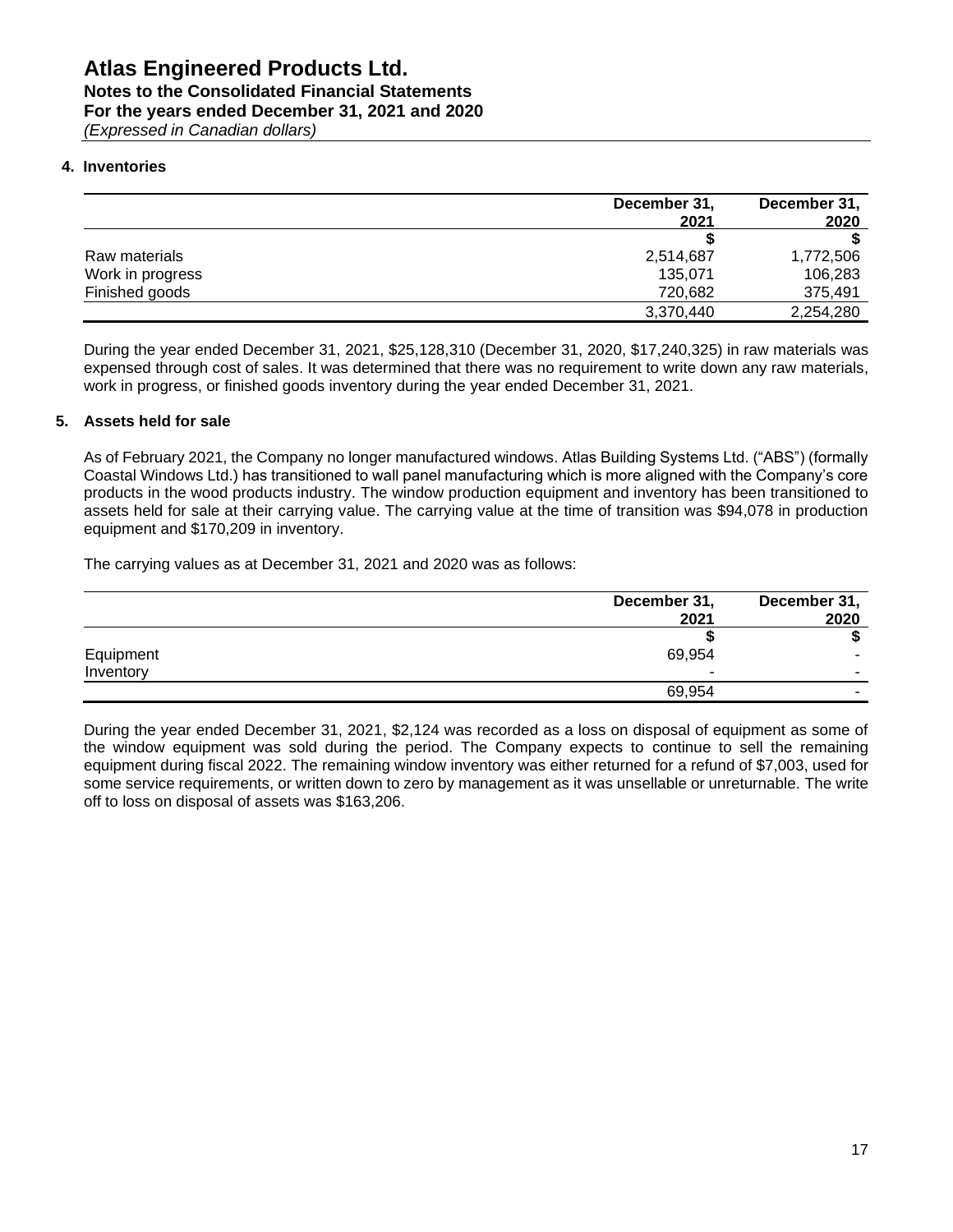### **Notes to the Consolidated Financial Statements**

**For the years ended December 31, 2021 and 2020**

*(Expressed in Canadian dollars)*

#### **6. Buildings and equipment**

|                                 |                 | <b>Office</b>              |            |                           | <b>Computer</b>  |                |              |
|---------------------------------|-----------------|----------------------------|------------|---------------------------|------------------|----------------|--------------|
|                                 |                 | <b>Furniture</b>           |            |                           | <b>Equipment</b> | <b>Signage</b> |              |
|                                 | <b>Land and</b> | and                        |            | <b>Production</b>         | and              | and Land       |              |
|                                 |                 | <b>Buildings Equipment</b> |            | <b>Vehicles Equipment</b> | <b>Software</b>  | <b>Improv</b>  | <b>Total</b> |
|                                 |                 | \$                         | \$         | \$                        | \$               | \$             | \$           |
| Cost                            |                 |                            |            |                           |                  |                |              |
| Balance, December               |                 |                            |            |                           |                  |                |              |
| 31, 2019                        | 6,401,616       | 209,782                    | 3,119,655  | 4,577,209                 | 265,736          | 201,611        | 14,775,609   |
| Additions                       | 265,212         | 7,682                      | 185,076    | 12,646                    | 42,675           | 30,360         | 543,651      |
| Additions through               |                 |                            |            |                           |                  |                |              |
| business combination            |                 | 2,140                      | 20,116     | 164,994                   |                  |                | 187,250      |
| Related party                   |                 |                            |            |                           |                  |                |              |
| transfers                       |                 |                            | (220, 440) | (24, 303)                 |                  |                | (244, 743)   |
| <b>Disposals</b>                |                 |                            | (77, 500)  | (12,000)                  |                  |                | (89, 500)    |
| Balance, December               |                 |                            |            |                           |                  |                |              |
| 31, 2020                        | 6,666,828       | 219,604                    | 3,026,907  | 4,718,546                 | 308,411          | 231,971        | 15,172,267   |
| Additions                       | 1,341,873       | 20,516                     | 196,643    | 1,071,802                 | 36,353           |                | 2,667,187    |
| <b>Disposals</b>                | (1,341,228)     | (9,933)                    | (547, 295) | (186, 945)                |                  |                | (2,085,401)  |
| <b>Balance, December</b>        |                 |                            |            |                           |                  |                |              |
| 31, 2021                        | 6,667,473       | 230,187                    | 2,676,255  | 5,603,403                 | 344,764          | 231,971        | 15,754,053   |
|                                 |                 |                            |            |                           |                  |                |              |
| <b>Accumulated depreciation</b> |                 |                            |            |                           |                  |                |              |
| Balance, December               |                 |                            |            |                           |                  |                |              |
| 31, 2019                        | 1,669,160       | 115,194                    | 1,293,665  | 1,726,907                 | 216,486          | 131,182        | 5,152,594    |
| Additions                       | 951,189         | 19,900                     | 591,259    | 582,241                   | 21,177           | 6,897          | 2,172,663    |
| Related party                   |                 |                            |            |                           |                  |                |              |
| transfers                       |                 |                            | (220, 440) | (24, 303)                 |                  |                | (244, 743)   |
| <b>Disposals</b>                |                 |                            | (29, 997)  | (4, 165)                  |                  |                | (34, 162)    |
| Balance, December               |                 |                            |            |                           |                  |                |              |
| 31, 2020                        | 2,620,349       | 135,094                    | 1,634,487  | 2,280,680                 | 237,663          | 138,079        | 7,046,352    |
| Additions                       | 992,097         | 17,267                     | 450,326    | 544,629                   | 23,821           | 7,550          | 2,035,690    |
| <b>Disposals</b>                | (1, 284, 846)   | (1,647)                    | (447, 687) | (61, 922)                 |                  |                | (1,796,102)  |
| <b>Balance, December</b>        |                 |                            |            |                           |                  |                |              |
| 31, 2021                        | 2,327,600       | 150,714                    | 1,637,126  | 2,763,387                 | 261,484          | 145,629        | 7,285,940    |
| <b>Carrying amount at</b>       |                 |                            |            |                           |                  |                |              |
| December 31, 2020               | 4,046,479       | 84,510                     | 1,392,420  | 2,437,866                 | 70,748           | 93,892         | 8,125,915    |
| <b>Carrying amount at</b>       |                 |                            |            |                           |                  |                |              |
| December 31, 2021               | 4,339,873       | 79,473                     | 1,039,129  | 2,840,016                 | 83,280           | 86,342         | 8,468,113    |

Depreciation for tangible assets during the year ended December 31, 2021 was \$2,035,690 (December 31, 2020 - \$2,172,663). During the year ended December 31, 2021, \$1,384,960 (December 31, 2020 - \$1,348,358) of the depreciation was included in cost of sales.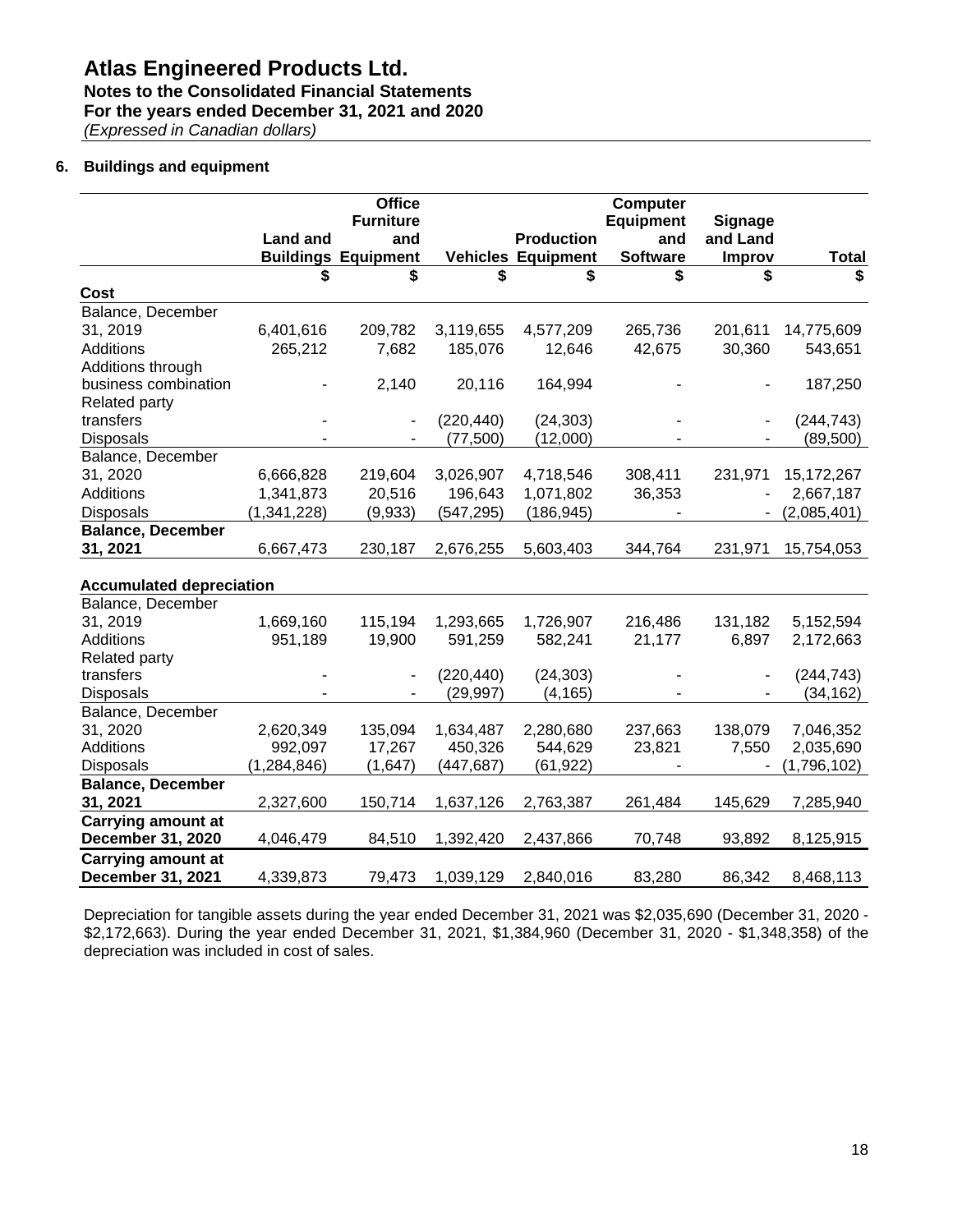#### **6. Buildings and equipment (continued)**

The above buildings and equipment schedule includes right-of-use assets. The following summarizes those right-ofuse assets and their depreciation for the years ended December 31, 2021 and 2020.

|                                    |                 | <b>Office Furniture</b> |           | <b>Production</b> |               |
|------------------------------------|-----------------|-------------------------|-----------|-------------------|---------------|
|                                    | <b>Building</b> | and Equipment           | Vehicles  | <b>Equipment</b>  | <b>Total</b>  |
|                                    |                 |                         |           |                   |               |
| Balance, December 31, 2019         | 2,434,222       |                         | 922,031   |                   | 3,356,253     |
| Additions                          | 200,809         |                         |           |                   | 200.809       |
| Disposals, net                     |                 |                         | (204,288) |                   | (204, 288)    |
| Depreciation charge for the year   | (856,890)       |                         | (300,441) |                   | (1, 157, 331) |
| Balance, December 31, 2020         | 1,778,141       |                         | 417,302   |                   | 2,195,443     |
| Additions                          | 1,329,497       |                         |           |                   | 1,329,497     |
| Disposals, net                     | (56,383)        |                         | (55,067)  |                   | (111, 450)    |
| Depreciation charge for the period | (882,782)       |                         | (134,707) |                   | (1,017,489)   |
| Balance, December 31, 2021         | 2,168,473       |                         | 227.528   |                   | 2,396,001     |

#### **7. Intangible assets**

|                                 | <b>Customer</b>      |              |                       | <b>Non-Compete</b> |              |
|---------------------------------|----------------------|--------------|-----------------------|--------------------|--------------|
|                                 | <b>Relationships</b> | <b>Brand</b> | <b>Certifications</b> | <b>Agreements</b>  | <b>Total</b> |
|                                 |                      |              |                       |                    |              |
| Cost                            |                      |              |                       |                    |              |
| Balance, December 31, 2019      | 4,039,000            | 1,206,000    | 142,000               | 477,000            | 5,864,000    |
| Additions                       | 175,000              |              |                       |                    | 175,000      |
| Impairment                      |                      |              | (142,000)             |                    | (142,000)    |
| Balance, December 31, 2020      | 4,214,000            | 1,206,000    |                       | 477,000            | 5,897,000    |
| Additions                       |                      |              |                       |                    |              |
| Impairment                      |                      |              |                       |                    |              |
| Balance, December 31, 2021      | 4,214,000            | 1,206,000    |                       | 477,000            | 5,897,000    |
|                                 |                      |              |                       |                    |              |
| <b>Accumulated amortization</b> |                      |              |                       |                    |              |
| Balance, December 31, 2019      | 463,502              | 130,180      | 17,745                | 101,681            | 713,108      |
| Additions                       | 411,188              | 120,612      | 14,196                | 95,400             | 641,396      |
| Impairment                      |                      |              | (31,941)              |                    | (31,941)     |
| Balance, December 31, 2020      | 874,690              | 250,792      |                       | 197,081            | 1,322,563    |
| <b>Additions</b>                | 421,396              | 120,612      |                       | 95,400             | 637,408      |
| Impairment                      |                      |              |                       |                    |              |
| Balance, December 31, 2021      | 1,296,086            | 371,404      |                       | 292,481            | 1,959,971    |
| <b>Carrying amount at</b>       |                      |              |                       |                    |              |
| <b>December 31, 2020</b>        | 3,339,310            | 955,208      |                       | 279,919            | 4,574,437    |
| <b>Carrying amount at</b>       |                      |              |                       |                    |              |
| <b>December 31, 2021</b>        | 2,917,914            | 834,596      |                       | 184,519            | 3,937,029    |

As at December 31, 2021, the Company completed an annual assessment of the intangible assets and determined there were no circumstances leading to an impairment of these intangible assets.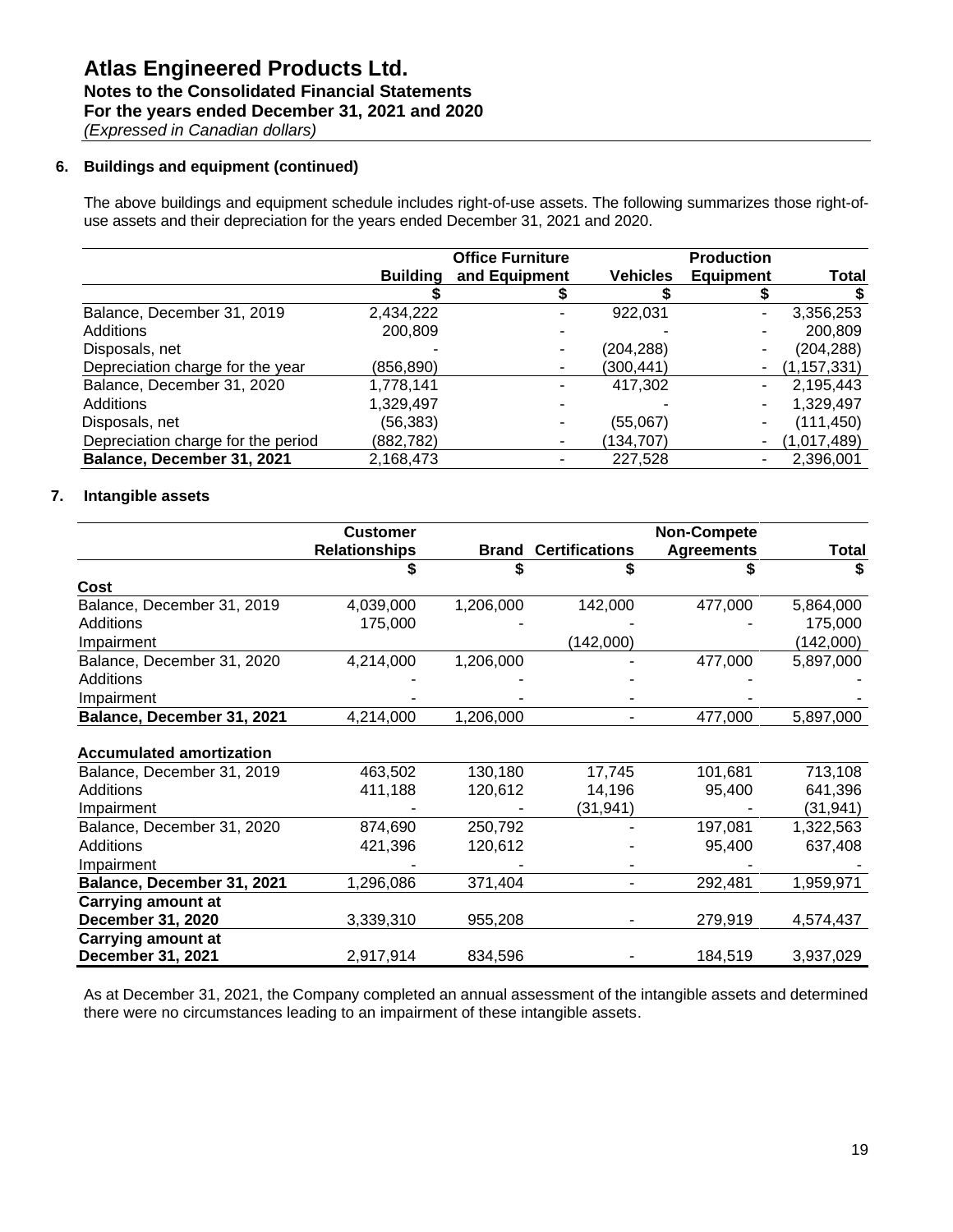#### **8. Goodwill**

The following summarizes the Company's goodwill as at December 31, 2021 and 2020

|                            | <b>Clinton</b> | <b>Satellite</b> | <b>Pacer</b> | <b>SC</b> | Total     |
|----------------------------|----------------|------------------|--------------|-----------|-----------|
|                            |                |                  |              |           |           |
| Cost                       |                |                  |              |           |           |
| Balance, December 31, 2019 | 474.428        | 136.446          | 2.284.327    | 883.275   | 3,778,476 |
| Additions                  |                |                  |              |           |           |
| Balance, December 31, 2020 | 474.428        | 136.446          | 2.284.327    | 883.275   | 3,778,476 |
| Additions                  |                |                  |              |           |           |
| Balance, December 31, 2021 | 474.428        | 136.446          | 2,284,327    | 883.275   | 3,778,476 |

The value-in-use impairment tests performed were based on the Company's internal forecasts and represent management's best estimates at a specific point in time, and as a result are subject to measurement uncertainty. In arriving at its estimated future cash flows, the Company considered past experience, economic trends and industry trends. The key assumptions used in the impairment tests include a projected revenue growth rate of 2% each of the first five years and an applied perpetual long-term growth rate of 2% thereafter, with gross margins ranging from 32% to 39%. A discount rate of between 21.5%-25% and 11.2%-14.5% has been applied to the expected cash flow, after adjusting the cash flow for an estimate of the taxes and capital maintenance expenditures.

The most sensitive inputs to the value-in-use models are the revenue growth rates, gross margin, and discount rates. A reasonable change in the revenue growth rates and discount rates did not result in an impairment for any of the CGUs. There was no material impact of the sensitivity analyses on the recoverable amounts of the Company's other CGUs.

#### **9. Income taxes**

The tax expense differs from the theoretical amount that would arise using the tax rate applicable to profits of the Company for the year ended December 31, 2021 and 2020 as follows:

|                                                     | December 31,<br>2021 | December 31,<br>2020 |
|-----------------------------------------------------|----------------------|----------------------|
|                                                     |                      |                      |
| Income for the year before income tax               | 9,305,345            | 345,293              |
| Average statutory rate                              | 27.00%               | 27.00%               |
| Estimated income tax payable                        | 2,512,443            | 93,229               |
| Difference in tax rates                             | (113, 695)           | 1,165                |
| Items not deductible for tax purposes               | 31.562               | 26,662               |
| Change in estimate                                  | (79, 313)            | (4,749)              |
| Recognition of previously unrecognized tax benefits |                      |                      |
| Income tax expense                                  | 2,350,997            | 116,307              |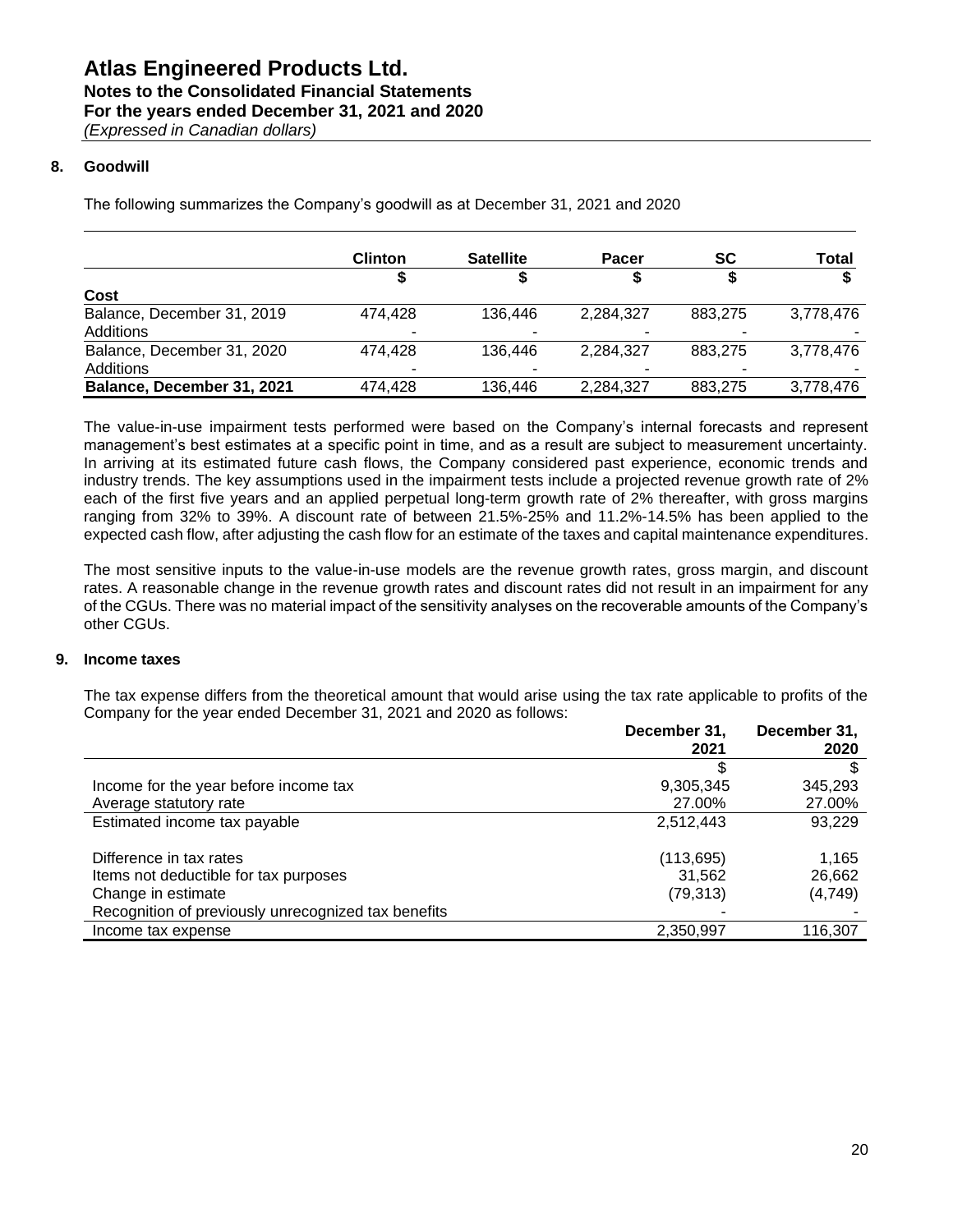#### **9. Income taxes (continued)**

The breakdown of the income tax expense during the year is as follows:

|                                 | December 31, | December 31, |
|---------------------------------|--------------|--------------|
|                                 | 2021         | 2020         |
|                                 |              |              |
| Current income tax expense      | 1.611.394    | 215,153      |
| Deferred tax expense (recovery) | 739.603      | (98, 846)    |
| Total income tax expense        | 2,350,997    | 116,307      |

The significant components of the Company's net deferred tax assets and liabilities are as follows:

|                                         | December 31,<br>2021 | December 31,<br>2020 |
|-----------------------------------------|----------------------|----------------------|
|                                         | \$                   | \$                   |
| Deferred tax assets                     |                      |                      |
| Lease obligations                       | 628,700              | 534,221              |
| Capital loss carry forwards             | 87,419               | 87,419               |
| Non-capital loss carry forwards         | 313,427              | 1,143,385            |
| <b>Building and Equipment</b>           | 22,207               | 9,559                |
| Intangibles                             | 6,693                | 907                  |
| Share issue costs                       | 90,998               | 101,516              |
|                                         | 1,149,444            | 1,877,007            |
| Offset against deferred tax liabilities | (772, 584)           | (948, 820)           |
| Unrecognized deferred tax assets        | (87,419)             | (87,419)             |
| Deferred tax assets                     | 289,441              | 840,768              |
| Deferred tax liabilities                |                      |                      |
| Buildings and equipment                 | (1,478,941)          | (1,318,176)          |
| Brand and customer relationships        | (966, 123)           | (1, 114, 849)        |
| Offset against deferred tax assets      | 772,584              | 948,821              |
| <b>Deferred tax liabilities</b>         | (1,672,480)          | (1,484,204)          |
| Net deferred tax balance                | (1,383,039)          | (643,436)            |

The Company has non-capital losses of approximately \$1,346,306 at December 31, 2021, which are available to be carried forward and can be used to offset future taxable income. These non-capital losses expire as follows:

| <b>Expiry Date</b> | Amount    |
|--------------------|-----------|
|                    |           |
| December 31, 2038  | 40,662    |
| December 31, 2039  | 287,325   |
| December 31, 2040  | 490.284   |
| December 31, 2041  | 528,035   |
|                    | 1,346,306 |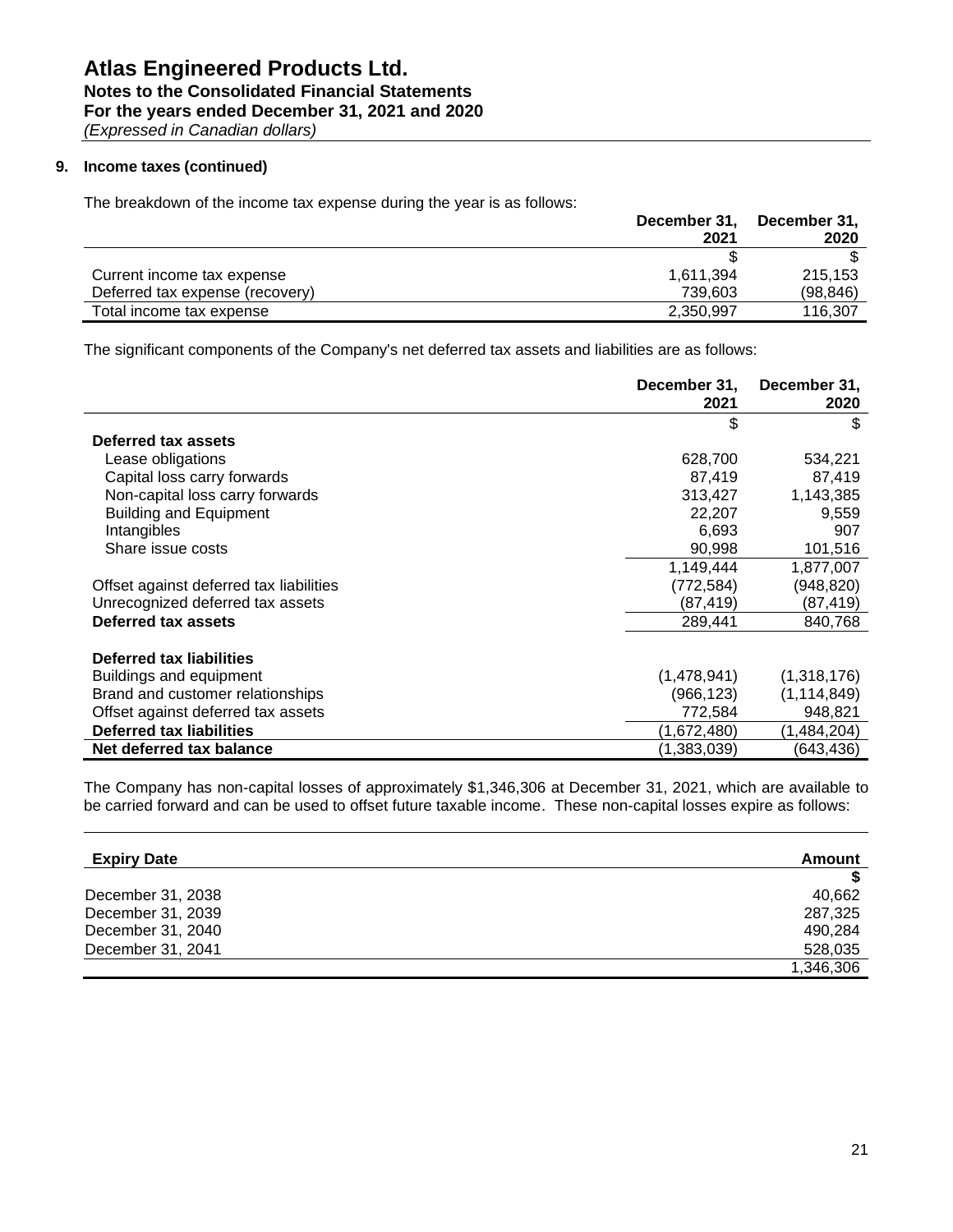### **Notes to the Consolidated Financial Statements**

**For the years ended December 31, 2021 and 2020**

*(Expressed in Canadian dollars)*

#### **10. Accounts payable and accrued liabilities**

|                               | December 31, | December 31, |
|-------------------------------|--------------|--------------|
|                               | 2021         | 2020         |
|                               |              |              |
| Trade accounts payable        | 1,293,663    | 1,938,610    |
| Sales taxes payable           | 407.539      | 193.312      |
| Salaries and vacation payable | 386,386      | 490.840      |
| Other accounts payable        | 102.626      | 129.512      |
| <b>Accrued liabilities</b>    | 858.548      | 302,793      |
|                               | 3,048,762    | 3,055,067    |

#### **11. Intangible liability**

|                            | <b>Over-Market Lease</b> |              |
|----------------------------|--------------------------|--------------|
|                            | Agreement                | <b>Total</b> |
|                            |                          | \$           |
| Cost                       |                          |              |
| Balance, December 31, 2019 | 172,000                  | 172,000      |
| <b>Additions</b>           |                          |              |
| Balance, December 31, 2020 | 172,000                  | 172,000      |
| <b>Additions</b>           |                          |              |
| Balance, December 31, 2021 | 172,000                  | 172,000      |
|                            |                          |              |

### **Accumulated amortization**

| 37.271  | 37.271  |
|---------|---------|
| 34.404  | 34,404  |
| 71.675  | 71.675  |
| 34.404  | 34,404  |
| 106.079 | 106,079 |
| 100.325 | 100,325 |
| 65.921  | 65,921  |
|         |         |

Amortization for intangible liability during the year ended December 31, 2021 was \$34,404 (December 31, 2020 - \$34,404).

As at December 31, 2021, the Company completed an annual assessment of the intangible liability and determined there were no circumstances leading to an adjustment of the intangible liability.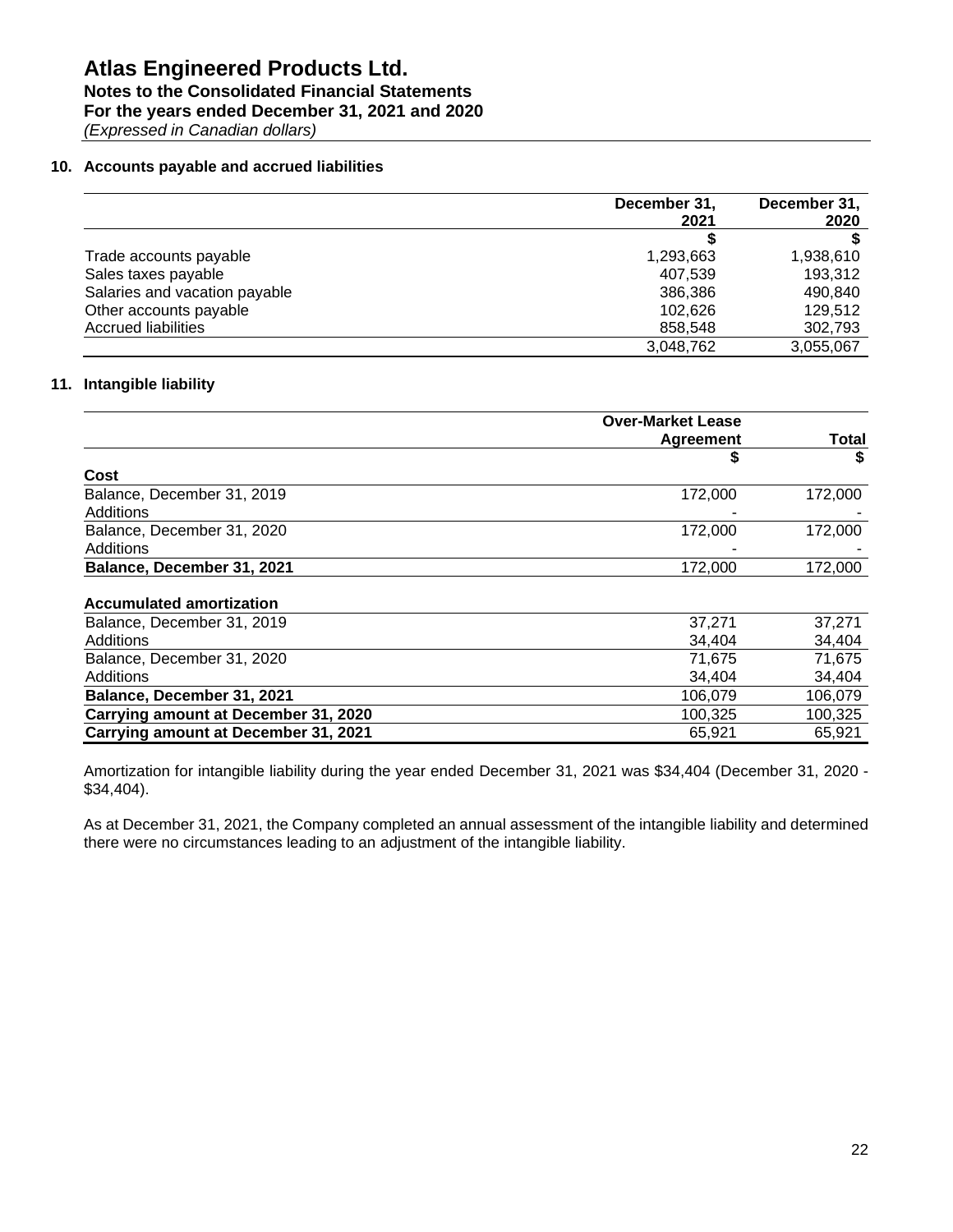#### **12. Lease obligations**

Certain of the Company's buildings and equipment are held as right-of-use assets under lease obligations. The terms and the outstanding balances of the lease obligations as at December 31, 2021 and 2020 are as follows:

|                                                                                                                                                                                                            | December 31,<br>2021    | December 31,<br>2020    |
|------------------------------------------------------------------------------------------------------------------------------------------------------------------------------------------------------------|-------------------------|-------------------------|
| Building under right-of-use asset lease repayable in monthly instalments of<br>\$24,500 inclusive of implied interest of 5.78% per annum, residual value of<br>\$nil, maturing in December 2025 (Note 18). | \$<br>1,083,687         | \$                      |
| Building under right-of-use asset lease repayable in monthly instalments<br>of \$53,160 inclusive of implied interest of 6.45% per annum, residual<br>value of \$nil, maturing November 2023.              | 1,119,829               | 1,655,286               |
| Building under right-of-use asset lease repayable in monthly instalments<br>of \$6,000 inclusive of implied interest of 5.2% per annum, residual value<br>of \$nil, maturing in July 2023.                 | 109,454                 | 171,956                 |
| Vehicle under right-of-use asset lease repayable in monthly instalments of<br>\$5,150 with interest of 4.4% per annum, residual value of \$2, maturing in<br>April 2022.                                   | 20,414                  | 79,889                  |
| Vehicle under right-of-use asset lease repayable in monthly instalments of<br>\$2,551 with interest of 4.5% per annum, residual value of \$1, maturing<br>September 2022                                   | 22,519                  | 51,413                  |
| Vehicle under right-of-use asset lease repayable in monthly instalments of<br>\$5,287 with no interest and residual value of \$1, maturing December<br>2022.                                               | 63,447                  | 126,892                 |
| Vehicle under right-of-use asset lease repayable in monthly instalments of<br>\$1,354 with interest of 4.6% per annum, residual value of \$16,500,<br>maturing October 2021.                               |                         | 29,142                  |
| Vehicle under right-of-use asset lease repayable in monthly instalments of<br>\$4,879 with interest of 9.1% per annum, residual value of \$51,000,<br>maturing October 2021.                               |                         | 46,509                  |
| Building under right-of-use asset lease repayable in monthly instalments<br>of \$22,000 inclusive of implied interest of 6.20% per annum, residual<br>value of \$nil, maturing in January 2021 (Note 18).  |                         | 21,888                  |
| Building under right-of-use asset lease repayable in monthly instalments<br>of \$5,359 inclusive of implied interest of 6.45% per annum, residual value<br>of \$nil, maturing August 2021.                 |                         | 44,149                  |
| Total lease obligation<br>Current portion                                                                                                                                                                  | 2,419,350<br>(989, 229) | 2,227,124<br>(877, 228) |
| Non-current portion                                                                                                                                                                                        | 1,430,121               | 1,349,896               |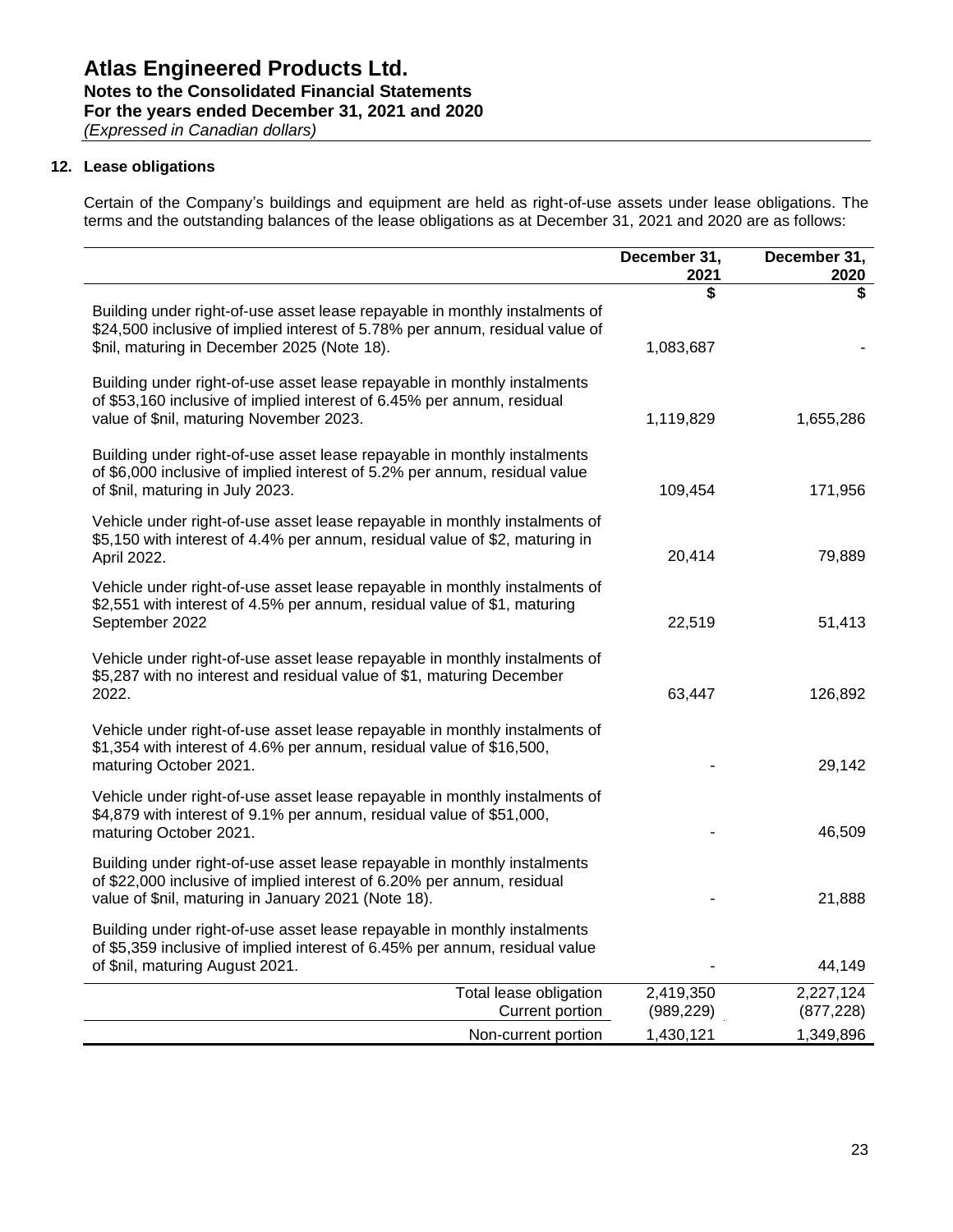#### **12. Lease obligations (continued)**

The following is a schedule of the total lease payments made during the years ended December 31, 2021 and 2020:

|                      | December 31, | December 31, |
|----------------------|--------------|--------------|
|                      | 2021         | 2020         |
|                      |              |              |
| Principal payment    | 1,047,073    | 1,362,161    |
| Interest expense     | 180.305      | 185,875      |
| Total lease payments | 1,227,378    | 1,548,036    |

During the year ended December 31, 2021 a building lease was renewed under a right-of-use asset for \$1,314,392 (December 31, 2020 – a building was acquired under a right-of-use asset lease for \$200,809).

The following is a schedule of the Company's future minimum lease payments related to the building, equipment, and vehicles under lease obligations:

|                                               | December 31,<br>2021 |
|-----------------------------------------------|----------------------|
|                                               |                      |
| 2022                                          | 1,112,506            |
| 2023                                          | 909,944              |
| 2024                                          | 306,000              |
| 2025                                          | 312,000              |
| Total minimum lease payments                  | 2,640,450            |
| Less: imputed interest                        | (221, 100)           |
| Total present value of minimum lease payments | 2,419,350            |

During the year ended December 31, 2021 – the Company entered into a low value lease for office equipment for \$3,366 (December 31, 2020 – a low value lease for multiple office equipment items for \$15,816).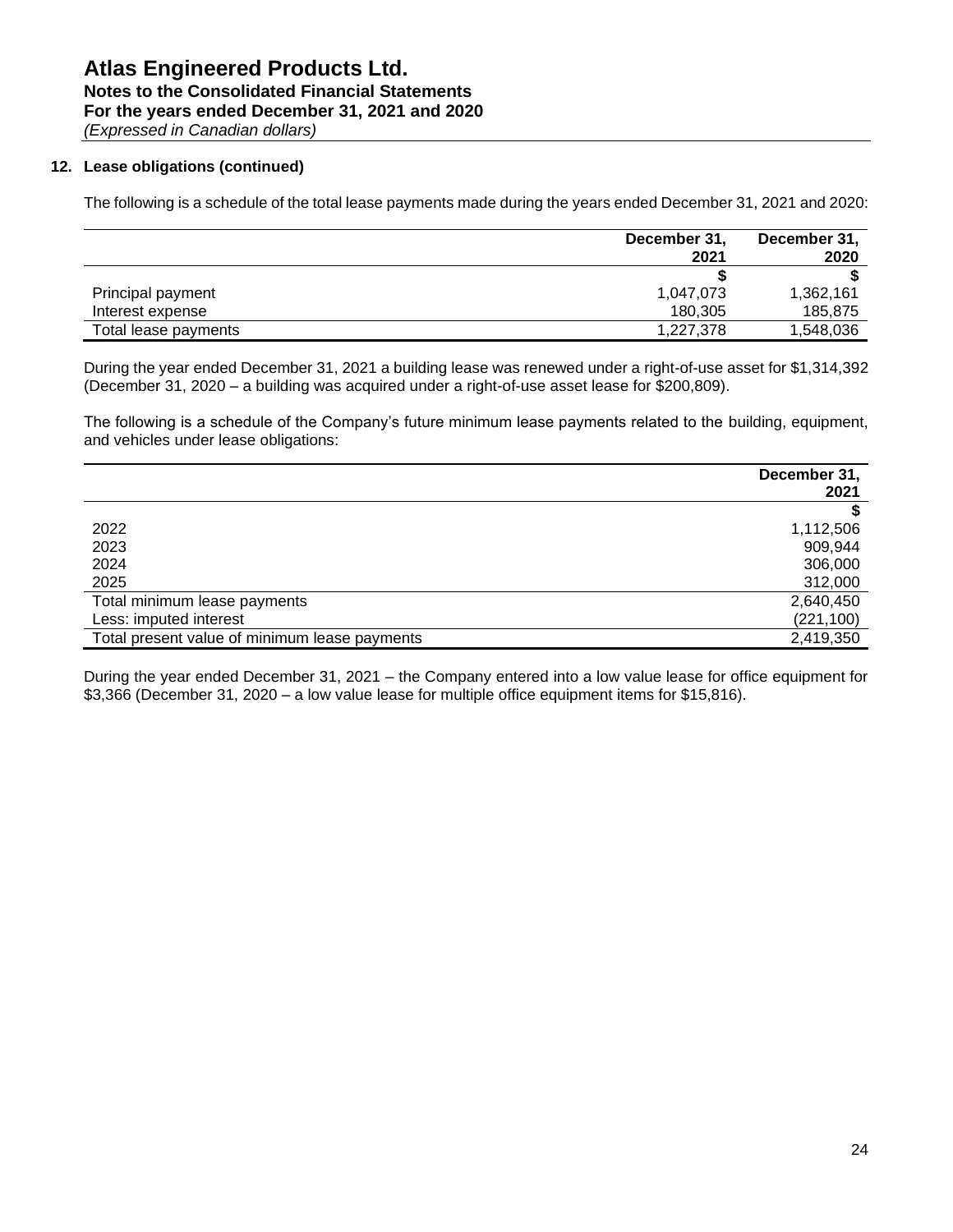#### **Notes to the Consolidated Financial Statements**

**For the years ended December 31, 2021 and 2020**

*(Expressed in Canadian dollars)*

#### **13. Long-term debt**

The long-term debt consists of the following:

|                                      | December 31, | December 31, |
|--------------------------------------|--------------|--------------|
|                                      | 2021         | 2020         |
|                                      |              |              |
| $BDC$ loan <sup>1</sup>              | 825,174      | 869,778      |
| BDC loan <sup>2</sup>                | 929,280      | 1,098,240    |
| Scotiabank assumed loan <sup>3</sup> | 23.518       | 33.249       |
| Saw financing <sup>4</sup>           | 73.082       | 198,366      |
| TD term loan <sup>5</sup>            | 4,156,511    | 4,800,000    |
| TD term loan <sup>6</sup>            | 963,091      |              |
|                                      | 6,970,656    | 6,999,633    |
| Less current portion of term debt    | (951,983)    | (1,044,734)  |
| Total long-term portion of term debt | 6,018,673    | 5,954,899    |

1. A term loan with a major Canadian bank bearing interest at a floating base rate (6.10% as at Dec 31, 2021) repayable at approximately \$3,717 per month with maturity being June 2040. The loan was interest only payments until January 9, 2020 and is amortized over 256 months. The loan is secured by a general security interest granted by the Company, with a security on the land and building of SC.

2. A term loan with a major Canadian bank bearing interest at a floating base rate (7.64% as at Dec 31, 2021) repayable at approximately \$14,080 per month with maturity being June 2027. The loan was interest only payments until January 9, 2020 and is amortized over 100 months. The loan is secured by a general security interest granted by the Company, with a security on the equipment of SC.

3. A financing loan with a major Canadian bank bearing interest at 0.00% as at Dec 31, 2021, repayable at approximately \$811 per month with maturity being May 2024. The loan was assumed on the acquisition of SC and remaining life is amortized over 72 months. The loan is secured by a specific piece of equipment.

4. An equipment financing with a major equipment supplier, Mitek Canada Inc. bearing interest at 0.00% as at Dec 31, 2021 and repayable at principal of \$10,440 plus tax per month, amortized over 37 months with maturity July 2022. The loan is secured by a specific piece of equipment.

- 5. A term loan with a major Canadian bank bearing interest at a fixed rate (2.19% as at Dec 31, 2021) repayable at \$61,630.43 per month with maturity December 2027. The loan is amortized over 84 months. The loan is secured by a general security interest granted by the Company and an assignment of share pledge agreement.
- 6. A term loan with a major Canadian bank bearing interest at a floating rate (2.45% as at Dec 31, 2021) with principal repayable at the Company's discretion within 36 months from date of drawdown. The term of the loan is 36 months from the date of drawdown with monthly interest payments of 1,972 per month. The loan is secured by a general security interest granted by the Company and an assignment of share pledge agreement.

The Company applies judgement in the classification of long-term and short-term debt portions. The Company assumes that the prime interest rate will remain consistent or not change materially over the next twelve months. Loan 5 of the Company's debt obligations has consistent payments and a change in the interest rate would affect the principal portion as the overall payment was set for the term. The remaining loans are either no interest loans or have fluctuating payments that would change as the interest rate changes and the principal portion of those payments would remain constant.

During December 2020, The Company signed a new credit facility agreement with TD Canada Trust. The agreement has three facilities. The first facility is an operating line of credit and the second facility is a committed revolving facility which was used to refinance the purchase of equipment in January 2021. The third facility is a committed reducing term loan used to pay off other debt obligations.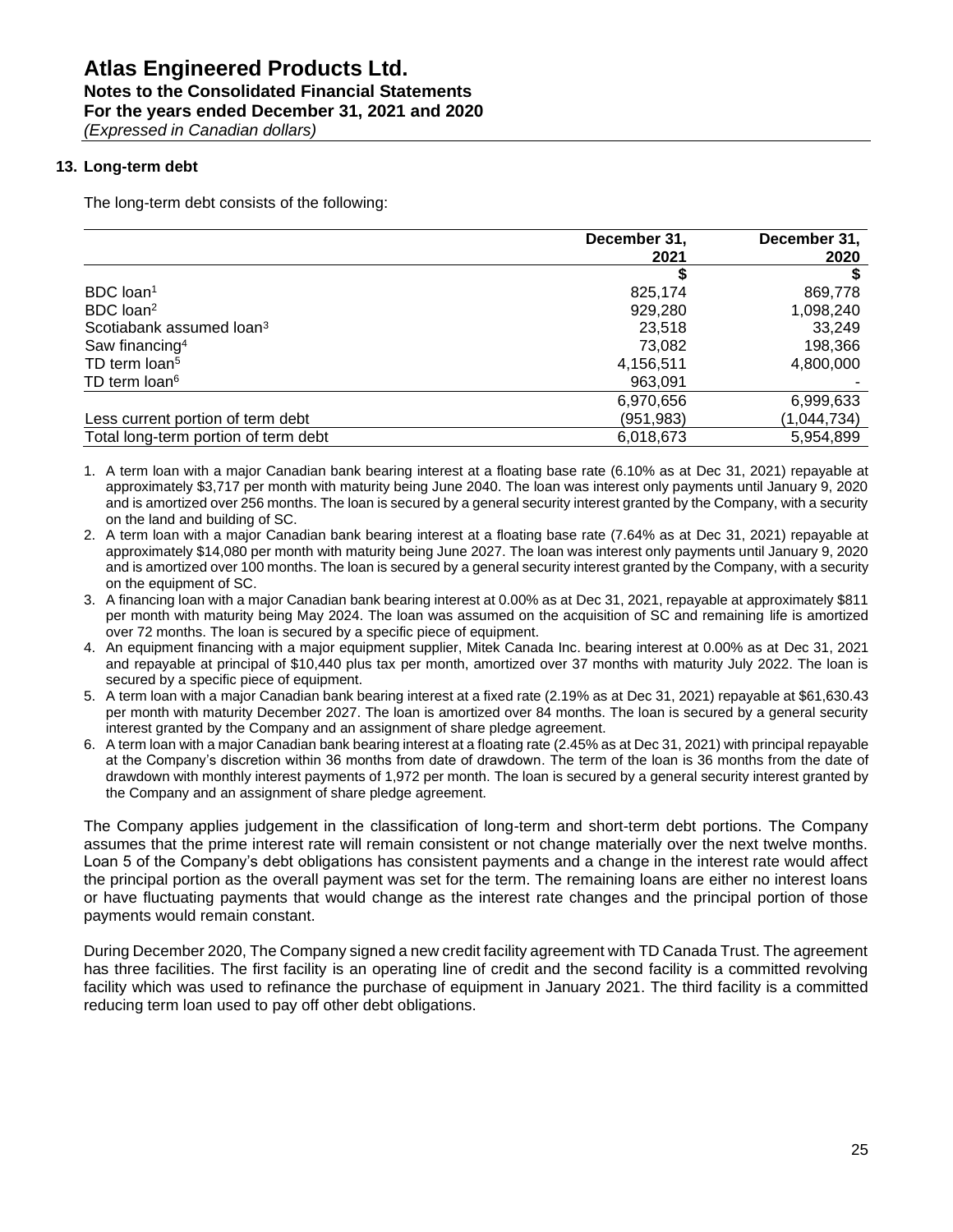#### **13. Long-term debt (continued)**

The credit facility with TD Canada Trust contains two financial covenants. A total leverage ratio of less than or equal to 2.75 to 1 which is tested quarterly on a twelve-month rolling basis. This total leverage ratio steps down to less than or equal to 2.50 to 1 on December 31, 2022. The second financial covenant is a fixed charge coverage ratio of greater than or equal to 1.15 to 1 to be tested quarterly on a twelve-month rolling basis. As at December 31, 2021, the Company was in compliance with their covenants.

#### **14. Share capital**

#### **a) Authorized**

Unlimited common shares without par value.

#### **b) Share capital transactions**

On November 3, 2021 the Company commenced a Normal Course Issuer Bid (NCIB) which is effective until the earlier of November 3, 2022 and the date on which the Company has purchased the maximum permitted number of shares. Pursuant to the NCIB, the Company may purchase up to 2,886,286 of its outstanding common shares as at October 28, 2021 representing approximately 5% of the public float of shares outstanding at market prices.

During the year ended December 31, 2021 the Company purchased for cancellation 315,500 of shares pursuant to its NCIB for a total of \$178,128. The Company's share capital was reduced by the average carrying value of shares repurchased for cancellation.

On November 25, 2021, 25,000 warrants were exercised at \$0.60 for 25,000 common shares.

#### **c) Options**

The Company adopted a share option plan that allows for the issuance of up to 10% of the issued and outstanding shares as incentive share options to directors, officers, employees and consultants to the Company. Share options granted under the plan may be subject to vesting provisions as determined by the Board of Directors. Standard vesting provisions are in thirds every six months from the date of grant. The options are priced using the trading price at the end of the close on the date of the grant and they are exercisable within five years from the date of grant.

The Company's share options outstanding as at December 31, 2021 and December 31, 2020 and the changes for the years then ended are as follows:

|                                 |               | <b>Weighted average</b> |
|---------------------------------|---------------|-------------------------|
|                                 | <b>Number</b> | exercise price          |
|                                 |               |                         |
| Balance as at December 31, 2019 | 3,085,000     | 0.43                    |
| Granted                         | ۰             |                         |
| Forfeited                       | (150,000)     | 0.42                    |
| Balance as at December 31, 2020 | 2,935,000     | 0.44                    |
| Granted                         | 450,000       | 0.33                    |
| Forfeited                       | (672,500)     | 0.32                    |
| Balance as at December 31, 2021 | 2,712,500     | 0.45                    |

The total share-based payments recorded during the year ended December 31, 2021 was \$91,141 (December 31, 2020 - \$85,798).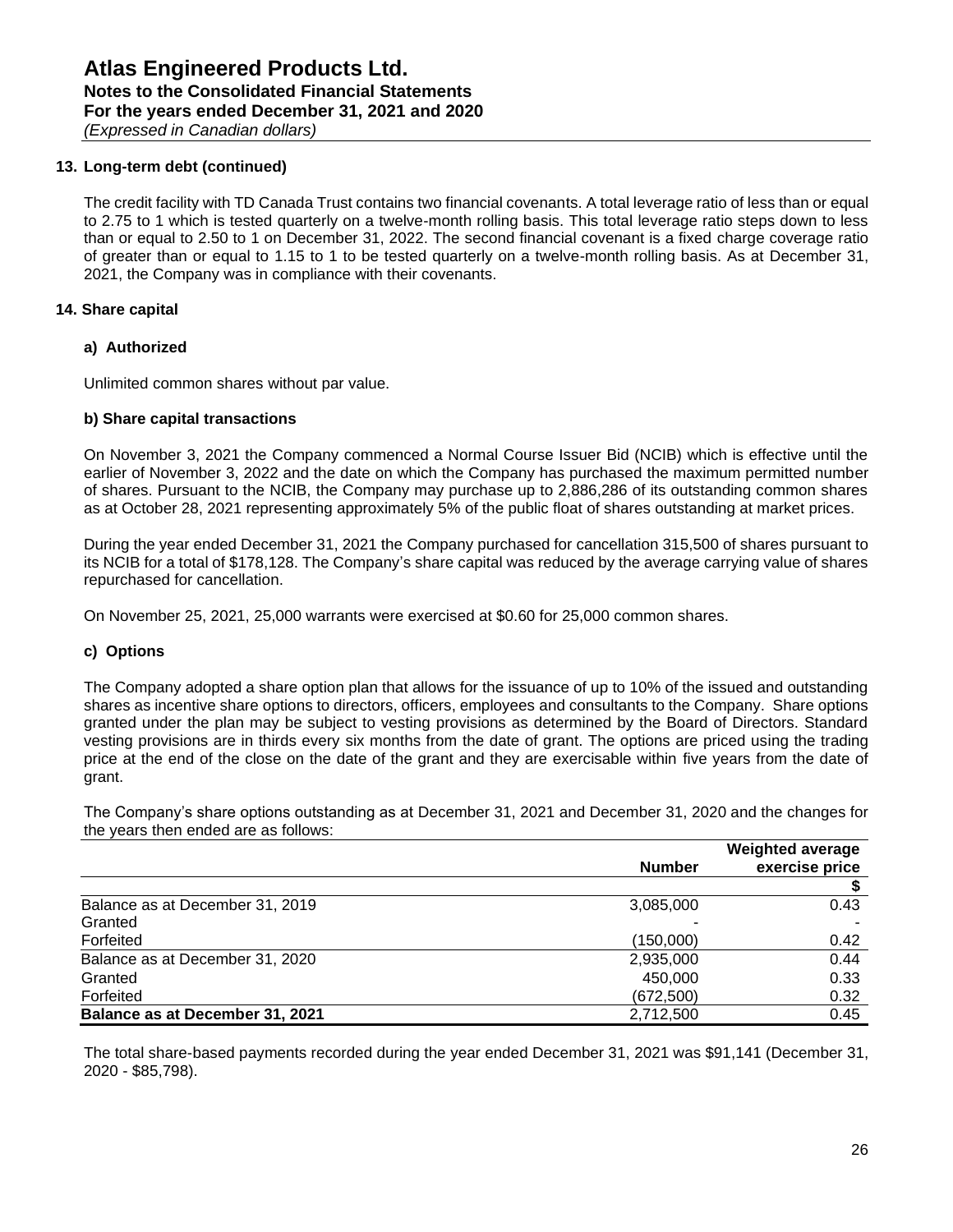#### **14. Share capital (continued)**

#### **c) Options (continued)**

The following table summarizes information about the share options outstanding as at December 31, 2021:

| <b>Exercise price</b><br>per share of<br>options<br>outstanding | Number of<br>options<br>outstanding | <b>Weighted average</b><br>remaining life<br>(years) of options<br>outstanding | Weighted<br>exercise price<br>of options<br>exercisable | Number of<br>options<br>exercisable | <b>Expiry date</b> |
|-----------------------------------------------------------------|-------------------------------------|--------------------------------------------------------------------------------|---------------------------------------------------------|-------------------------------------|--------------------|
| \$0.49                                                          | 1,200,000                           | 0.85                                                                           | \$0.49                                                  | 1,200,000                           | November 8, 2022   |
| \$0.60                                                          | 450,000                             | 1.10                                                                           | \$0.60                                                  | 450,000                             | February 5, 2023   |
| \$0.53                                                          | 87,500                              | 1.14                                                                           | \$0.53                                                  | 87,500                              | February 21, 2023  |
| \$0.30                                                          | 525,000                             | 2.17                                                                           | \$0.30                                                  | 525,000                             | March 3, 2024      |
| \$0.49                                                          | 100,000                             | 4.01                                                                           | \$0.49                                                  | 33,333                              | January 4, 2026    |
| \$0.29                                                          | 350,000                             | 4.30                                                                           | \$0.29                                                  | 116,662                             | April 21, 2026     |
| \$0.45                                                          | 2,712,500                           | 1.72                                                                           | \$0.45                                                  | 2,412,495                           |                    |

The Black-Scholes Pricing Model was used to estimate the fair value of the share options using the following assumptions on the grant date of the options:

| <b>Issue date</b> | <b>Expected</b><br>option life<br>(years) | <b>Risk free</b><br>interest rate | <b>Dividend</b><br>yield | <b>Expected</b><br>volatility | <b>Expected</b><br>forfeiture<br>rate | Weighted<br>average fair<br>value |
|-------------------|-------------------------------------------|-----------------------------------|--------------------------|-------------------------------|---------------------------------------|-----------------------------------|
| November 8, 2017  | 5.00                                      | 1.60%                             | Nil                      | 146%                          | $0.00\%$                              | \$0.44                            |
| February 5, 2018  | 5.00                                      | 1.60%                             | Nil                      | 132%                          | 2.15%                                 | \$0.47                            |
| February 21, 2018 | 5.00                                      | 1.60%                             | Nil                      | 132%                          | 2.15%                                 | \$0.46                            |
| April 18, 2018    | 5.00                                      | 1.60%                             | Nil                      | 132%                          | 2.22%                                 | \$0.47                            |
| March 4, 2019     | 5.00                                      | 1.80%                             | Nil                      | 165%                          | 25.45%                                | \$0.28                            |
| January 4, 2021   | 5.00                                      | 0.39%                             | Nil                      | 127%                          | 24.39%                                | \$0.42                            |
| April 21, 2021    | 5.00                                      | 0.94%                             | Nil                      | 118%                          | 24.26%                                | \$0.24                            |

The expected volatility is based on the historic volatility and adjusted for any expected material changes to future volatility due to publicly available information. Historical volatility is based on the daily volatility from the five years prior to the grant date due to the remaining life of the options at the grant date.

#### **d) Warrants**

On February 6, 2020, the Company closed another private placement with one warrant issued with each common share. All warrants allow the holder to exercise the warrant for a common share of the Company at a price of \$0.60 and expire two years after they were issued. The warrants issued on October 31, 2018 and December 3, 2018 had an initial expiry term of two years after they were issued, but the TSXV had approved a one year extension to this term. Their updated expiry dates were October 31, 2021 and December 3, 2021 and any unexercised warrants have been forfeited.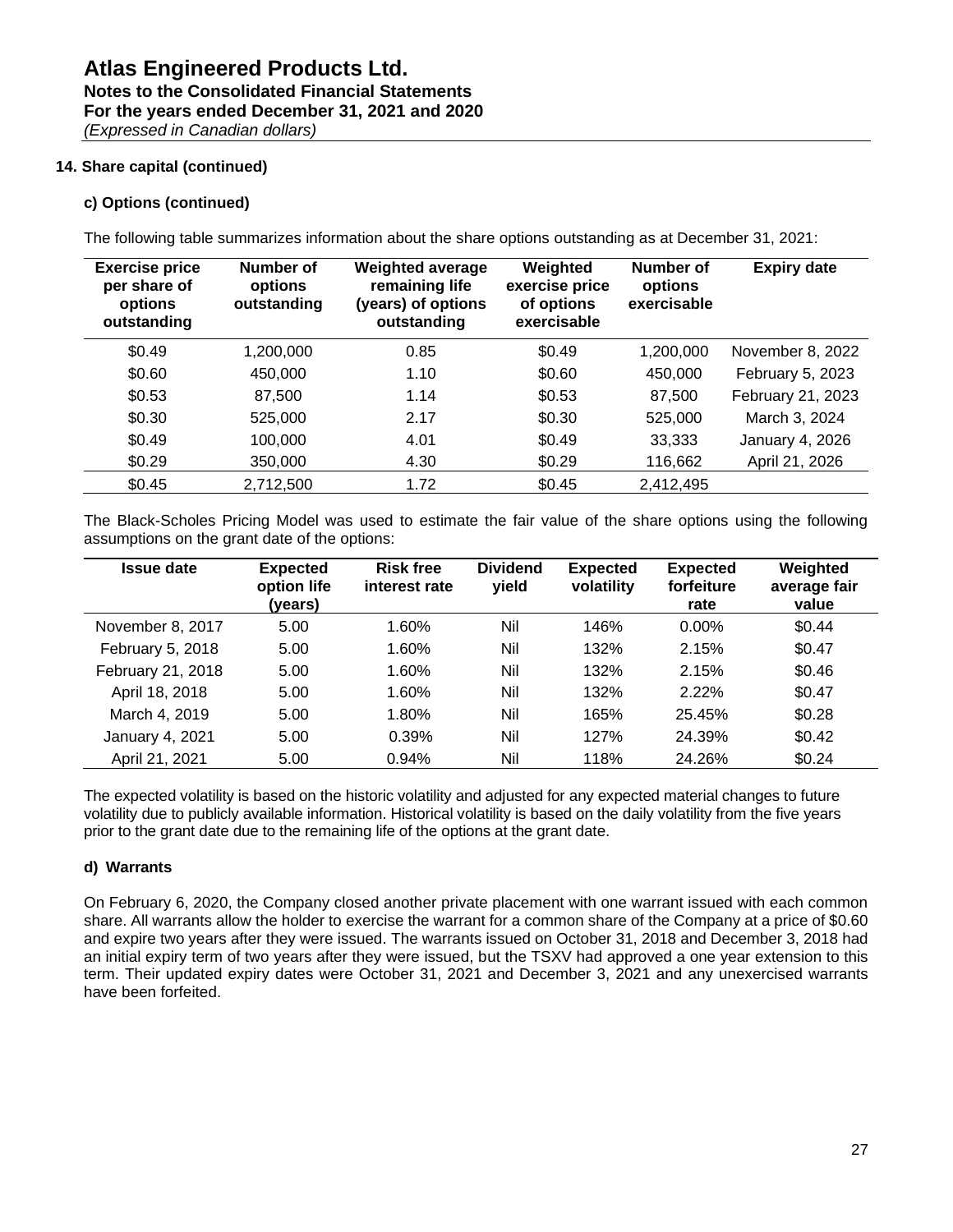#### **14. Share capital (continued)**

#### **d) Warrants (continued)**

The Company's warrants outstanding as at December 31, 2021 and 2020 and the changes for the years then ended are as follows:

|                                 | <b>Weighted average</b> |                |  |
|---------------------------------|-------------------------|----------------|--|
|                                 | <b>Number</b>           | exercise price |  |
|                                 |                         |                |  |
| Balance as at December 31, 2019 | 5,165,000               | 0.60           |  |
| Granted                         | 12,148,019              | 0.60           |  |
| Forfeited                       |                         |                |  |
| Balance as at December 31, 2020 | 17,313,019              | 0.60           |  |
| Granted                         |                         |                |  |
| Exercised                       | (25,000)                | 0.60           |  |
| Forfeited                       | (5, 140, 000)           | 0.60           |  |
| Balance as at December 31, 2021 | 12,148,019              | 0.60           |  |

The total warrant reserve recorded for the years ended December 31, 2021 was \$Nil (December 31, 2020: \$Nil).

#### **15. Revenue**

The Company has four distinct revenue streams: trusses, engineered wood products, windows, and walls. The Company's revenues by these revenue streams for the years ended December 31, 2021 and 2020 is as follows.

#### **Year ended December 31, 2021**

|                      |            | <b>Engineered</b><br>wood |                |         |            |
|----------------------|------------|---------------------------|----------------|---------|------------|
|                      | Trusses    | products                  | <b>Windows</b> | Walls   | Total      |
|                      |            |                           |                |         |            |
| <b>Total revenue</b> | 42,543,218 | 12.111.414                | 84.723         | 258,507 | 54,997,862 |

#### **Year ended December 31, 2020**

|                      |            | <b>Engineered</b><br>wood |                |         |            |
|----------------------|------------|---------------------------|----------------|---------|------------|
|                      | Trusses    | products                  | <b>Windows</b> | Walls   | Total      |
|                      |            |                           |                |         |            |
| <b>Total revenue</b> | 27,555,261 | 6,720,750                 | 1,273,746      | 184,658 | 35,734,415 |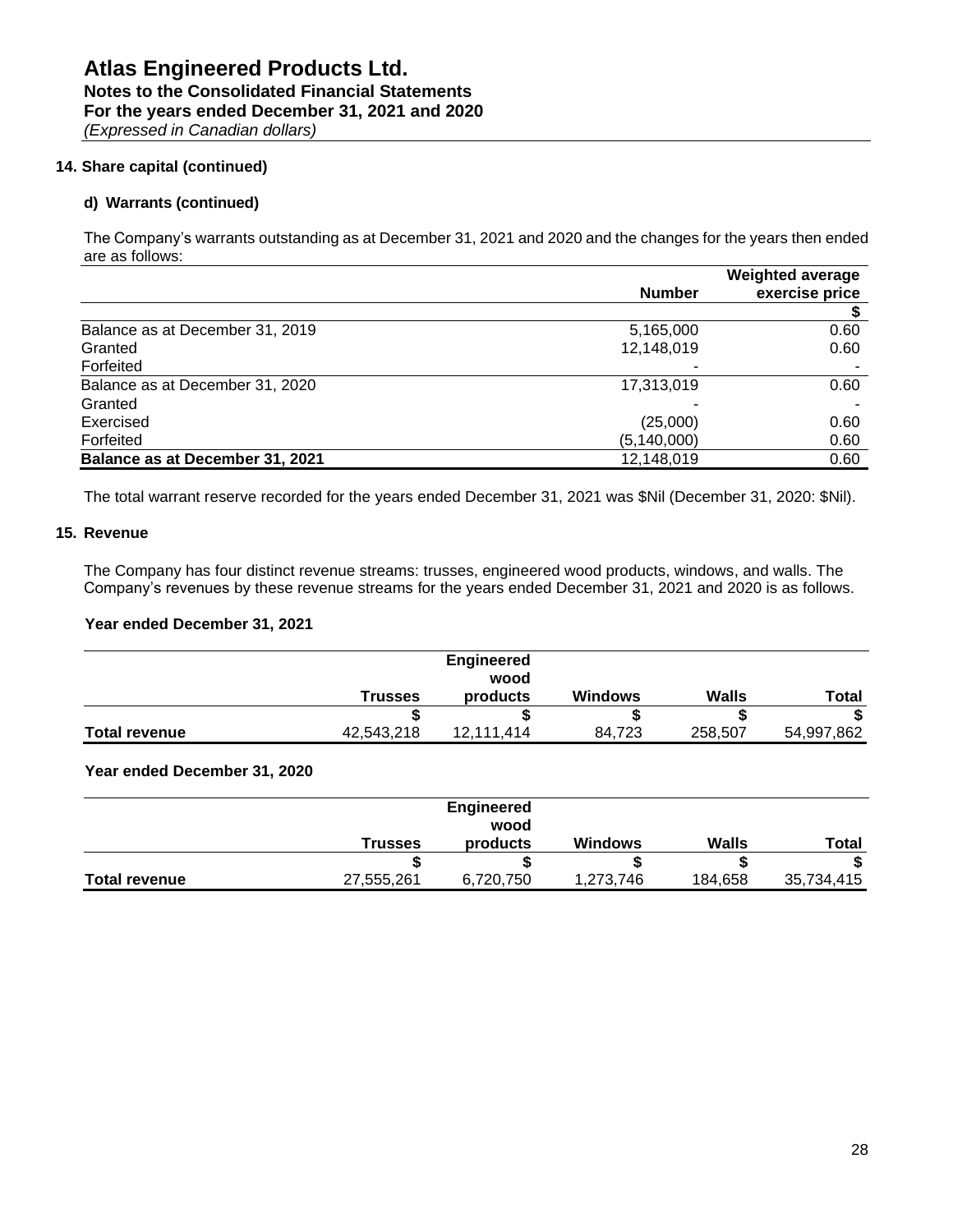### **Notes to the Consolidated Financial Statements**

**For the years ended December 31, 2021 and 2020**

*(Expressed in Canadian dollars)*

#### **16. Cost of sales**

Cost of sales for the years ended December 31, 2021 and 2020 is as follows:

|                               | December 31, | December 31, |
|-------------------------------|--------------|--------------|
|                               | 2021         | 2020         |
|                               |              |              |
| <b>Materials</b>              | 25,238,309   | 17.307.811   |
| Labour                        | 9,553,894    | 7,879,036    |
| Maintenance and overhead      | 2,667,763    | 1.902.190    |
| Depreciation and amortization | 1,384,960    | 1,348,358    |
| Total cost of sales           | 38,844,926   | 28,437,395   |

#### **17. Other income**

Other income for the years ended December 31, 2021 and 2020 is as follows:

|                               | December 31, | December 31, |
|-------------------------------|--------------|--------------|
|                               | 2021         | 2020         |
|                               |              |              |
| Interest earned and other     | 26.337       | 19.429       |
| Sales tax commissions         | 5.422        | 5.702        |
| Canada emergency wage subsidy |              | 584,366      |
| Total other income            | 31.759       | 609,497      |

The Canada Emergency Wage Subsidy (CEWS) program was established by the Government of Canada to reimburse eligible employers who have experienced a required reduction in revenue for a portion of employee wage costs during the pandemic. For the year ended December 31, 2020, the Company assessed and recognized claims under the CEWS program of \$584,366. The CEWS receipts have been recognized in other income within the Company's consolidated statement of net income (loss) and comprehensive income (loss). All funds were received by the year ended December 31, 2020.

#### **18. Related party transactions**

The Company's related parties consist of the Company's directors and officers, and any companies associated with them. Key management personnel includes directors and executive officers of the Company. Other than the amounts disclosed below, there was no other compensation paid or payable to key management personnel for the reported periods.

Atlas is the parent company and owns 100% of the following subsidiaries: Clinton, Satellite, ABS, Pacer, SC, and Novum.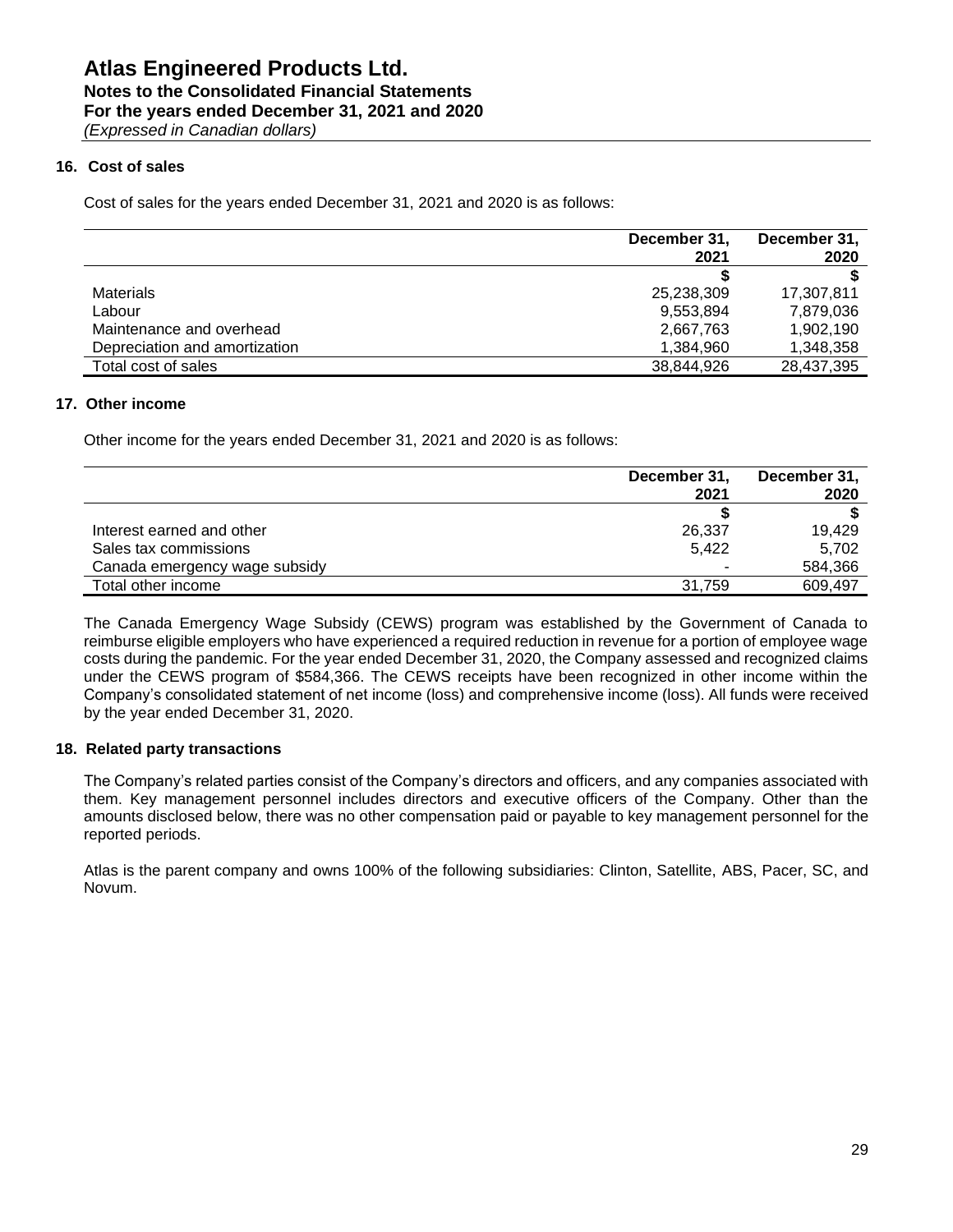#### **18. Related party transactions (continued)**

The Company incurred the following charges as part of the Company's consolidated statement of income and comprehensive income during the years ended December 31, 2021 and 2020:

|                                                  | December 31,<br>2021 | December 31,<br>2020 |
|--------------------------------------------------|----------------------|----------------------|
|                                                  |                      |                      |
| Salaries and benefits                            | 1,073,451            | 1,286,833            |
| Management fees                                  | 54.600               | 267,400              |
| Administrative and office                        | 125.050              | 109,500              |
| Finance charge on lease obligations <sup>1</sup> | 63.295               | 9.727                |
| Share-based payments                             | 91.141               | 80,834               |
| Total related party transactions                 | 1.407.537            | 1,754,294            |

#### **Due from/to related parties**

Amounts due from/to related parties are detailed as follows:

|                                            | December 31, | December 31, |
|--------------------------------------------|--------------|--------------|
|                                            | 2021         | 2020         |
|                                            |              |              |
| Due from related party                     |              |              |
| Accounts receivable                        |              | 36,391       |
| Total due from related party               |              | 36,391       |
| Due to related parties                     |              |              |
| Accounts payable and accrued liabilities   | (19,767)     | (115,066)    |
| Lease obligation (Note $12$ ) <sup>1</sup> | (1,083,687)  | (21, 888)    |

Total due to related parties (1,103,454) (136,954) 1. A Director of the Company has a 50% ownership in a company that owns the land and building and leases the premises to our Atlas location.

These amounts were incurred in the normal course of operations and are recorded at exchange amounts as part of our consolidated statement of financial position. Accounts receivable and accounts payable and accrued liabilities are unsecured, non-interest bearing, and have no set terms of repayment.

#### **19. Supplemental cash flow information**

Investing and financing activities that do not have a direct impact on the current cash flows are excluded from the cash flow statements. During the years ended December 31, 2021 and 2020, the Company had the following noncash investing and financing activities:

#### **Year ended December 31, 2021**

- A building lease was renewed under a right-of-use asset for \$1,314,392. As a result of the renewal there was an adjustment to the lease obligation of \$21,888;
- A building lease was cancelled with no repayment of the residual lease liability. The outstanding principal of \$27,803 was adjusted.
- A building lease was adjusted for \$2,991 to reflect a change in the base rent effective July 2021.
- A vehicle lease expired and the assets were bought. As a result, the residual lease obligation had to be adjusted by \$19,067.
- A vehicle lease expired and the assets were bought. As a result, the residual lease obligation had to be adjusted by 9,325.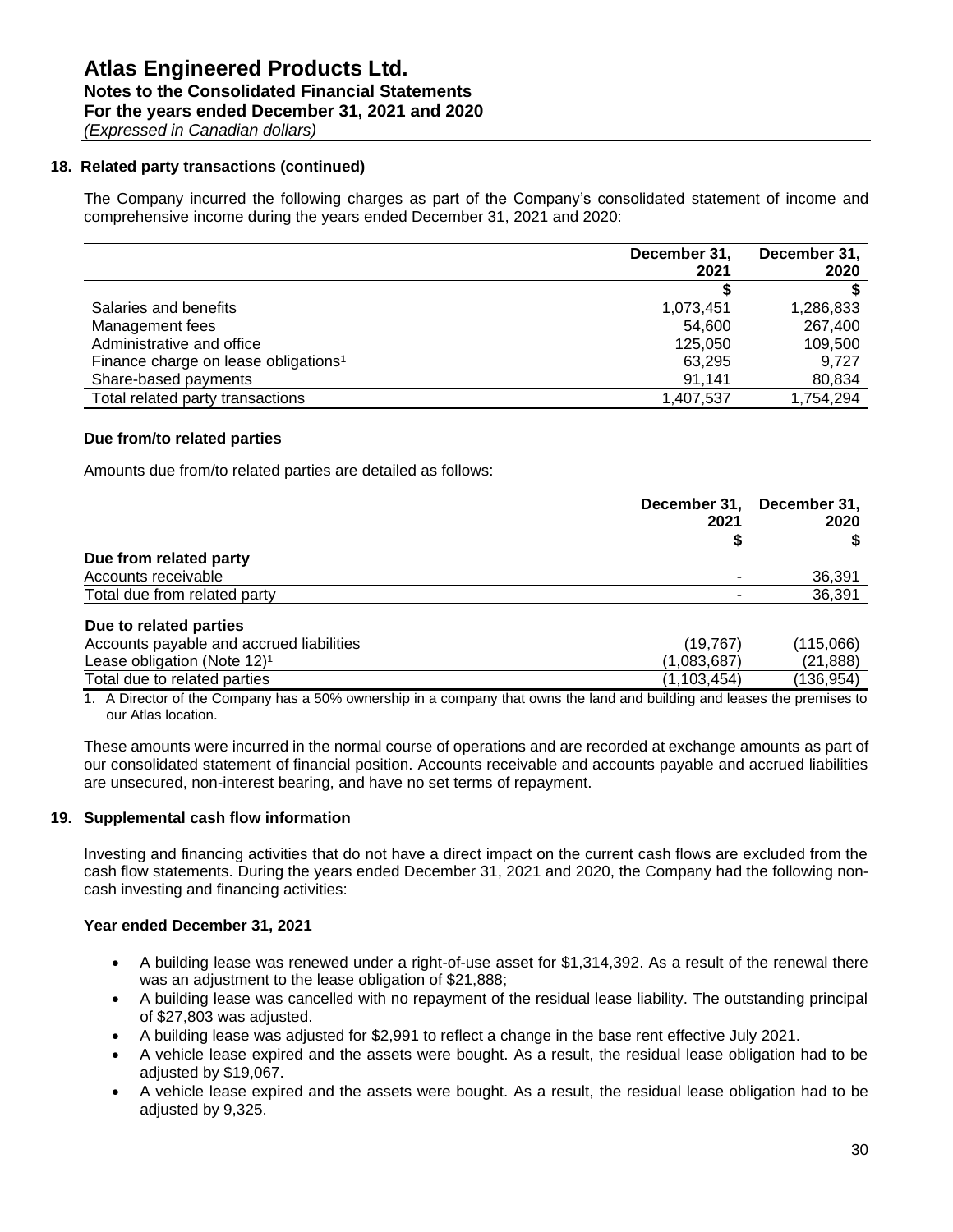#### **19. Supplemental cash flow information (continued)**

#### **Year ended December 31, 2020**

• A building lease was entered into under as a right-of-use asset for \$200,809.

#### **20. Reconciliation of liabilities arising from financing activities**

The changes in the Company's liabilities arising from financing activities can be classified as follows:

|                                  | Long-<br>term debt | Lease<br>obligations | Total       |
|----------------------------------|--------------------|----------------------|-------------|
|                                  |                    |                      |             |
| Balance December 31, 2020        | 6,999,633          | 2.227.124            | 9,226,757   |
| Repayments                       | (992,068)          | (1,047,073)          | (2,039,141) |
| <b>Issuance</b>                  | 963,091            |                      | 963.091     |
| Non-cash - lease obligation      |                    | 1,314,392            | 1,314,392   |
| Non-cash - lease adjustment      |                    | (75,093)             | (75,093)    |
| <b>Balance December 31, 2021</b> | 6.970.656          | 2.419.350            | 9.390.006   |

|                                  | Long-       | Lease       |              |
|----------------------------------|-------------|-------------|--------------|
|                                  | term debt   | obligations | <b>Total</b> |
|                                  |             |             | Ŝ.           |
| Balance December 31, 2019        | 8,275,599   | 3,388,476   | 11,664,075   |
| Repayments                       | (6,314,005) | (1,362,161) | (7,676,166)  |
| <b>Issuance</b>                  | 5,038,039   |             | 5,038,039    |
| Non-cash - lease obligation      |             | 200.809     | 200,809      |
| <b>Balance December 31, 2020</b> | 6,999,633   | 2,227,124   | 9,226,757    |

#### **21. Financial instruments**

#### **Classification of financial instruments**

The Company's financial instruments consist of cash, trade accounts receivable, bank indebtedness, accounts payable and accrued liabilities, customer deposits, and long-term debt. The Company classified and measured its cash and accounts receivable as subsequently measured at amortized cost. The bank indebtedness, accounts payable and accrued liabilities, customer deposits, and long-term debt notes are classified and measured at amortized cost.

The Company thoroughly examines the various financial instruments and risks to which it is exposed and assesses the impact and likelihood of those risks. These risks include market risk, interest rate risk, credit risk, and liquidity risk. Where material, these risks are reviewed and monitored by the Board of Directors who actively focus on securing the Company's cash flows by minimizing the exposure to volatile financial instrument risks.

#### **Market risk**

The Company is exposed to various market risks, including foreign exchange rates, interest rates, and the COVID-19 pandemic. To date, the outbreak and continuing spread of COVID-19 and the related disruption to the economy have not significantly affected the Company's operations.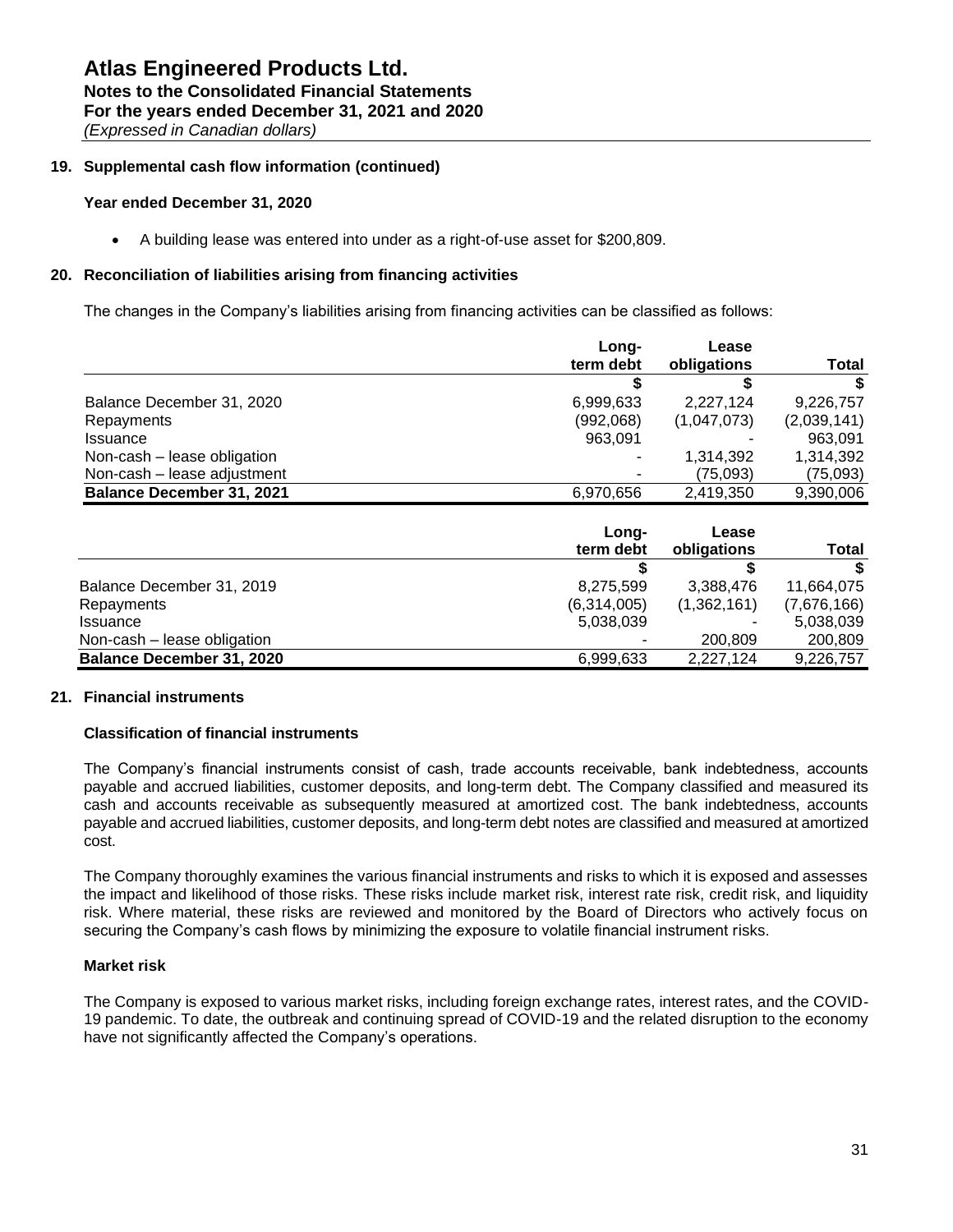*(Expressed in Canadian dollars)*

#### **Market risk (continued)**

#### **a) Foreign exchange risk**

The Company is exposed to foreign exchange risk. The Company has revenue from sales to the US, US noninventory expenditures, and bank accounts in US currency. Foreign exchange risk arises from future commercial transactions and recognized assets and liabilities denominated in a currency that is not the functional currency of the Company. The risk is measured through a forecast of highly probable USD transactions.

The Company minimizes the risk of the volatility of the US currency cost by keeping USD funds received from sales in USD bank accounts. These USD funds are then used for expenditures that arise in the same currency. Only at the end of the year does the Company assess the risk of transferring the excess funds to a CDN bank account. If the risk is too high, then the funds will remain in the USD account until the risk is reduced.

Profit or loss is sensitive to the fluctuations of the USD to CDN foreign exchange rates on the US revenues. If the USD foreign exchange rate were to increase by 10% with a full year of USD sales transactions based on previous sales to the US, this is estimated by management to increase sales by \$47,800 annually. The Company did not sell into the US during 2021 but has previously and anticipates selling into the US during fiscal 2022.

#### **b) Interest rate risk**

Interest rate risk is the risk that the fair value or future cash flows of a financial instrument will fluctuate because of changes in market interest rates. The Company's policy is to minimize interest rate risk exposures on term financing. All leases and exchangeable notes have fixed rates. As at December 31, 2021, the Company is exposed to changes in market interest rates through the bank borrowings at a floating base rate. This risk is low because changes in the prime rate are not substantial and increases would not impact the consolidated financial statements significantly. If the rates were to increase 10% this would result in an increase in interest of approximately \$16,655 over the next fiscal year.

#### **Credit risk**

Credit risk is the risk that a counterparty fails to meet its contractual obligation to the Company. The Company is exposed to the risk for various financial instruments through receivables from customers and placing deposits and the potential for cash fraud. The Company's maximum exposure to credit risk is limited to the carrying amount of financial assets recognized for the years ended December 31, 2021 and 2020 summarized below:

|                                                  | December 31, | December 31, |
|--------------------------------------------------|--------------|--------------|
|                                                  | 2021         | 2020         |
|                                                  |              |              |
| Classes of financial assets - carrying amounts   |              |              |
| Cash and cash equivalents                        | 8,947,182    | 1,816,989    |
| Trade accounts receivable, net of loss allowance | 6.675.198    | 5,060,502    |
|                                                  | 15,622,380   | 6,877,491    |

The Company closely monitors cash by applying a sweep account function to the subsidiary accounts and a daily bank reconciliation. The Company also requires each division to detail weekly any collection attempts of receivables over 61 days and prepares an aging account receivable report weekly to monitor any progress.

The Company also continuously monitors defaults of customers, identified individually, and incorporates this information into its credit risk controls. Where available at reasonable cost, external credit ratings and credit checks are obtained and used. The Company's policy is to deal only with creditworthy customers.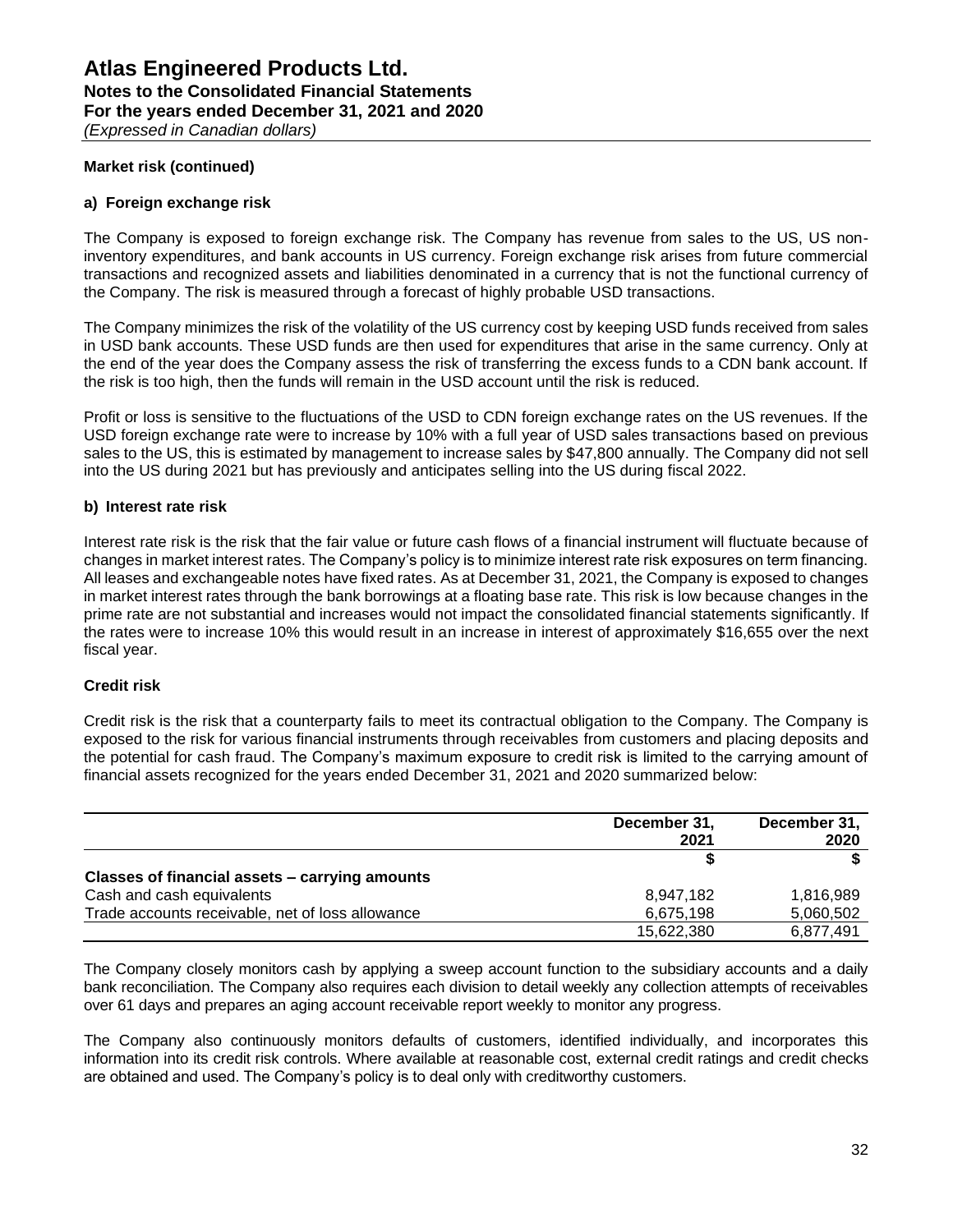*(Expressed in Canadian dollars)*

#### **21. Financial instruments (continued)**

#### **Credit risk (continued)**

The Company has certain trade receivables that have not been settled by the contractual due date but are not considered to be impaired. The receivables and their aging as at December 31, 2021 and December 31, 2020 is summarized below:

|                                                  | December 31, | December 31, |  |
|--------------------------------------------------|--------------|--------------|--|
|                                                  | 2021         | 2020         |  |
|                                                  |              |              |  |
| Trade accounts receivable, net of loss allowance |              |              |  |
| Current                                          | 3.920.669    | 3.149.790    |  |
| Past due 1 to 30 days                            | 1,422,835    | 1,347,546    |  |
| Past due 31 to 60 days                           | 381.704      | 283,509      |  |
| Past due over 60 days                            | 949.990      | 279,657      |  |
|                                                  | 6,675,198    | 5,060,502    |  |

The loss allowance as at December 31, 2021 and December 31, 2020 was determined as follows for trade accounts receivable:

#### **As at December 31, 2021**

|                           |           |                          |         | Past due 1 to Past due 31 to Past due over 60 |           |  |
|---------------------------|-----------|--------------------------|---------|-----------------------------------------------|-----------|--|
|                           | Current   | 30 days                  | 60 davs | davs                                          | Total     |  |
| Expected loss rate        | $0.00\%$  | $0.00\%$                 | 0.25%   | 0.51%                                         | 0.09%     |  |
| Trade accounts receivable | 3.920.669 | .422.835                 | 382.661 | 954.899                                       | 6.681.064 |  |
| Loss allowance            | -         | $\overline{\phantom{a}}$ | 957     | 4.909                                         | 5.866     |  |

#### **As at December 31, 2020**

|                           |           | Past due 1 to            |         | Past due 31 to Past due over 60 |           |
|---------------------------|-----------|--------------------------|---------|---------------------------------|-----------|
|                           | Current   | 30 davs                  | 60 davs | davs                            | Total     |
| Expected loss rate        | 0.00%     | $0.00\%$                 | 0.25%   | 0.76%                           | 0.06%     |
| Trade accounts receivable | 3.149.790 | 1.347.546                | 284.220 | 281.790                         | 5,063,346 |
| Loss allowance            |           | $\overline{\phantom{0}}$ | 711     | 2.133                           | 2,844     |

The expected loss rates are based on historical credit losses and adjusted to reflect current and forward-looking information of the customers' ability to settle the receivables. This is affected and adjusted constantly based on acquisitions that bring in new customers and new information from economic conditions.

#### **Liquidity risk**

Liquidity risk is the risk that the Company will encounter difficulty in meeting its financial obligations. The Company may be exposed to liquidity risks if it is unable to collect its trade and other receivables balances in a timely manner, which could in turn impact the Company's long-term ability to meeting commitments under its current facilities.

The Company manages its liquidity needs by monitoring scheduled debt servicing payments for long-term financial liabilities and debt servicing ratios. The Company also forecasts and manages cash inflows and outflows on a daily, weekly and monthly basis.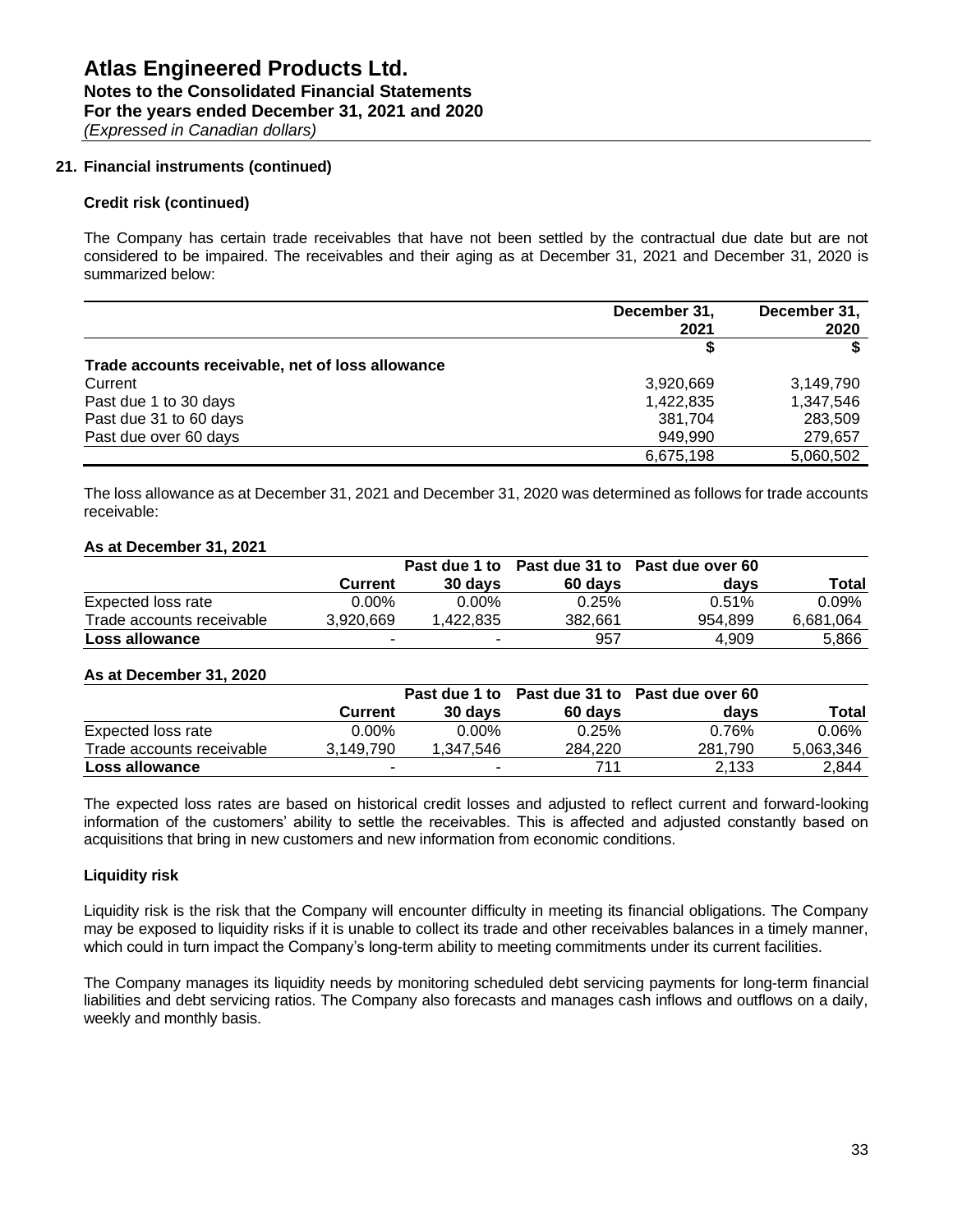**21. Financial instruments (continued)**

#### **Liquidity risk (continued)**

The Company considers expected cash flows from financial assets in assessing and managing liquidity risk, in particular its cash resources and trade receivables. The Company's existing cash resources and trade receivables exceeds the current cash outflow requirements as our current ratio is currently 2.85:1. Cash flows from trade accounts receivable are all contractually due within thirty days.

As at December 31, 2021, the Company's non-derivative financial liabilities have contractual maturities (including interest payments where applicable) as summarized below:

|                                          | Current            | Current           | Non-current  | <b>Non-current</b>    |
|------------------------------------------|--------------------|-------------------|--------------|-----------------------|
|                                          | Within 6<br>months | 6 to 12<br>months | 1 to 5 years | Later than 5<br>years |
|                                          |                    |                   |              | \$                    |
| Lease obligations                        | 570.380            | 542.127           | 1,527,943    |                       |
| Accounts payable and accrued liabilities | 3,048,762          |                   |              |                       |
| Income taxes payable                     | 1,379,793          | ۰                 |              |                       |
| Long-term debt                           | 614,326            | 558,597           | 5,133,810    | 1,677,711             |
| <b>Total</b>                             | 5,613,261          | 1,100,724         | 6,661,753    | 1,677,711             |

As at December 31, 2020, the Company's non-derivative financial liabilities have contractual maturities (including interest payments where applicable) as summarized below:

|                                          | <b>Current</b>            | <b>Current</b>    | Non-current  | Non-current           |
|------------------------------------------|---------------------------|-------------------|--------------|-----------------------|
|                                          | <b>Within 6</b><br>months | 6 to 12<br>months | 1 to 5 years | Later than 5<br>vears |
|                                          |                           |                   |              | \$                    |
| Lease obligations                        | 553,017                   | 458.451           | 1.420.091    |                       |
| Accounts payable and accrued liabilities | 3,055,067                 | -                 |              |                       |
| Income taxes payable                     | 147,489                   | ۰                 |              |                       |
| Long-term debt                           | 663,932                   | 654,895           | 5,426,848    | 1,636,661             |
| <b>Total</b>                             | 4,419,505                 | 1,113,346         | 6,846,939    | 1,636,661             |

The above amounts reflect the contractual undiscounted cash flows, which may differ from the carrying values of the liabilities at the reporting date.

#### **22. Management of capital**

The Company's objectives when managing capital are to safeguard the Company's ability to continue as a going concern in order to continue operations. In the management of capital, the Company includes its components of long-term debt, lease obligations, cash and equity.